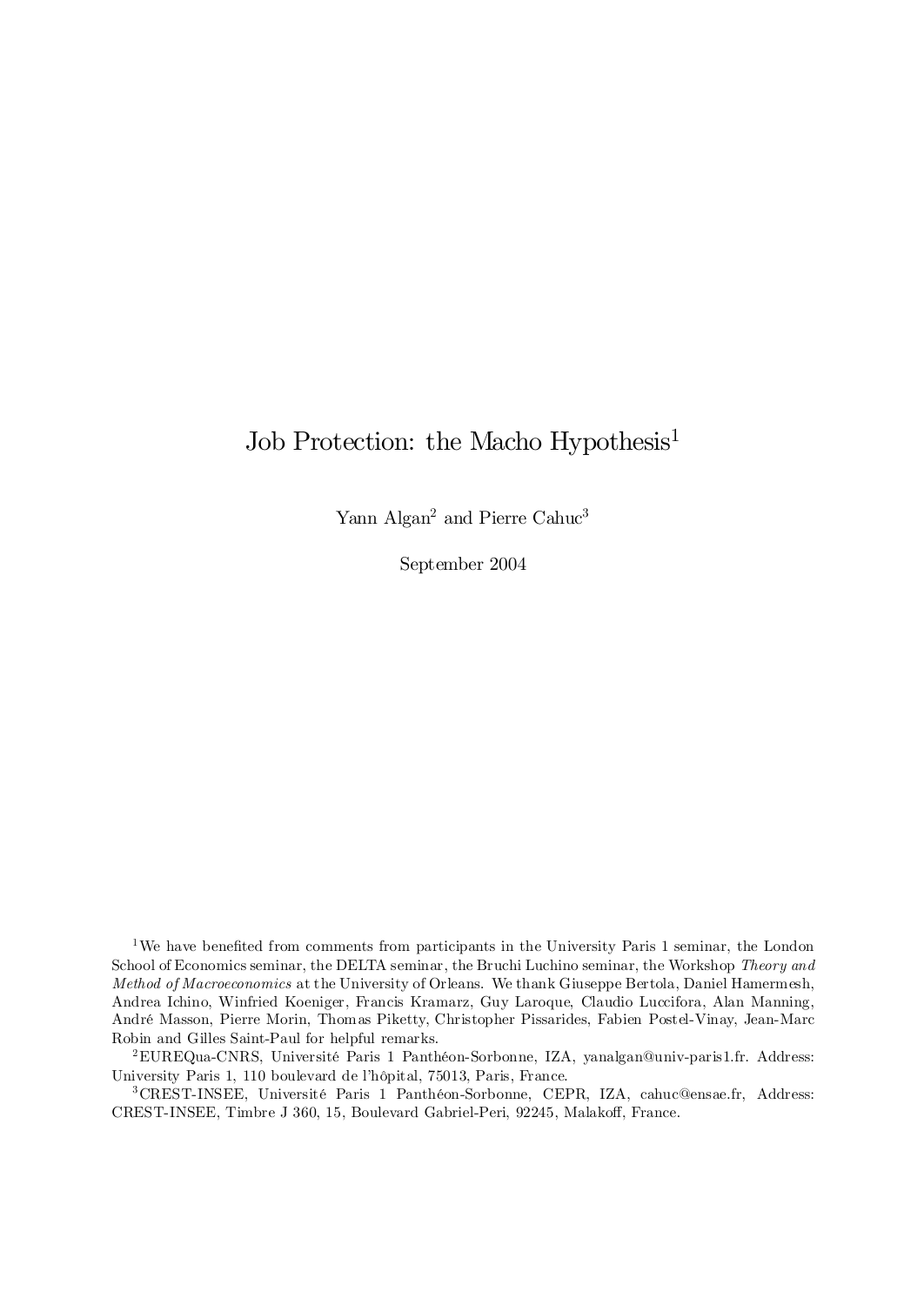## Abstract

This paper shows that employment protection is influenced by the male breadwinner conception which is itself shaped by religions.

First, international individual surveys allow us to document that Catholics, Muslims and Orthodoxs are more likely to agree with traditional gender division of work than Protestants and unaffiliated people. Second, we develop a political economy model showing that employment protection should be more stringent in countries where there is a larger share of insiders supportive of traditional family values. This prediction is strongly supported by OECD panel data regressions including country-fixed effects.

Keywords: Job protection, Political Economy, Religion JEL codes: J16, J20, J71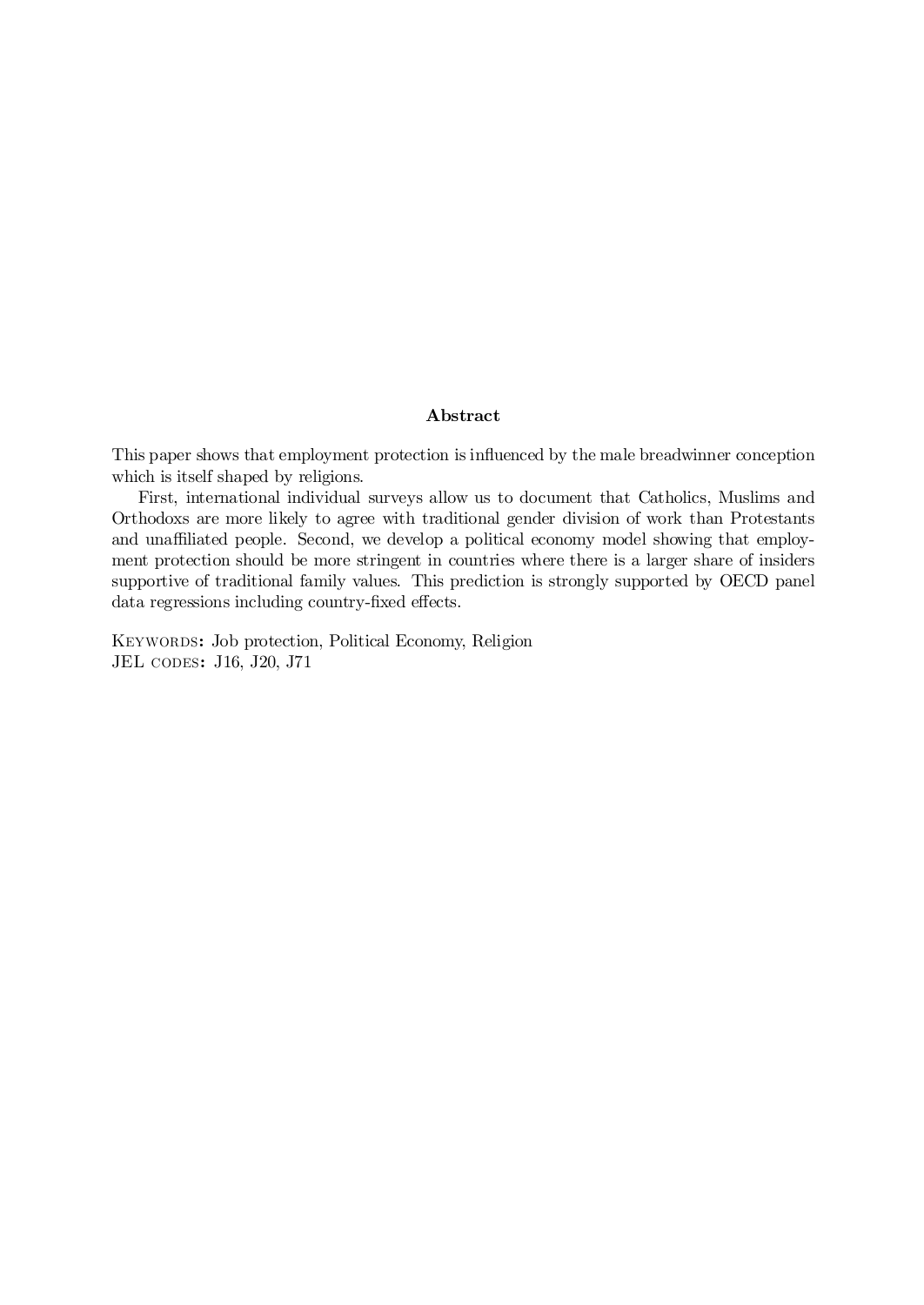## 1 Introduction

The consequence of job protection on labor market performance is now a widely documented issue. However, much less effort has been devoted to understand why different countries adopt different employment protection legislations. Our paper tries to fill this gap. It is argued that employment protection is influenced by the male breadwinner conception which is itself largely shaped by religious values. Our starting point is that job protection favors job stability for insiders, who are more frequently male than female, but is detrimental to employment opportunities of outsiders, who are more frequently female than male. This point is illustrated by Figures 1 and 2. Figure 1 displays a negative correlation between prime-age female employment rates and the OECD indicator of job protection across OECD countries in the 1990s. Figure 2 suggests that such a negative correlation does not show up for the relation between prime-age male employment rates and job protection. Deeper empirical analysis confirms these results (Heckman and Pages, 2000). In this context, one should observe more support to job protection in countries in which a larger share of population agrees with the male breadwinner conception according to which men, owner of the paternal authority, work to bring back income at home while women stay at home to raise children.

The aim of this paper is precisely to document and to explain the positive link between traditional family values and job protection legislation. In particular, we show that male breadwinner values are highly correlated to Mediterranean religions. Namely, Catholics, Muslims, Orthodoxs (and to a lesser extent Buddhists) are much more prone to support traditional gender division of work than Protestants and unaffiliated people. This finding might thus account for the positive correlation between the share of individuals affiliated to the former group of religions and the stringency of job protection across OECD countries as displayed by  $^1$  Figure 3.

Naturally, firing costs cannot be considered as a direct instrument to protect male employ-<sup>1</sup>This relation is analyzed more in depth below.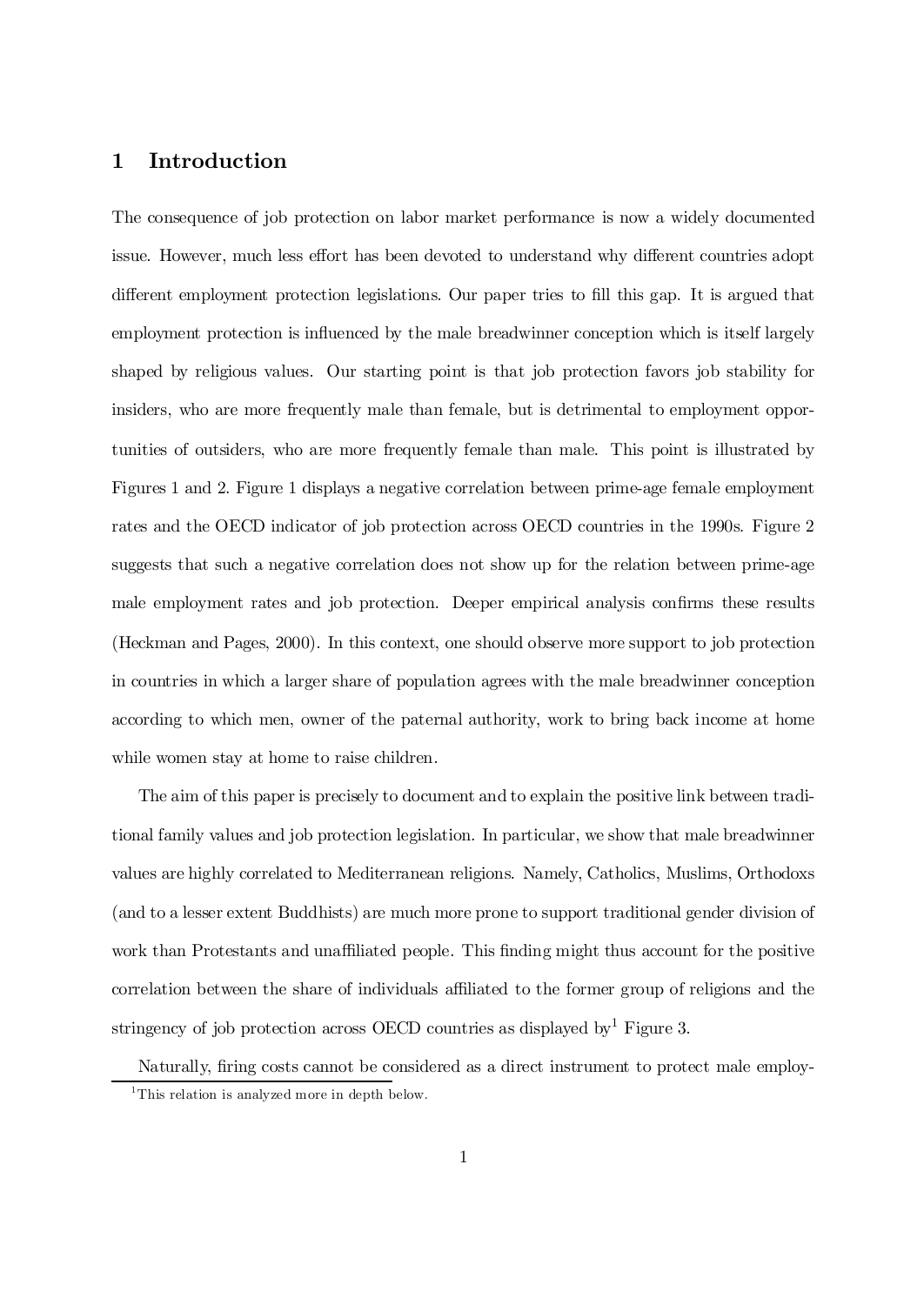ment only and to discriminate against female labor market participation. But job protection could be a second-best substitute when gender discrimination is illegal <sup>2</sup> and the pool of insiders is mainly made up of men in societies sharing traditional family values. This claim seems fully supported by the historical timing of job protection legislation (the cross-country evolution is reported in Appendix). This legislation has been mainly implemented and tightened in Catholic countries during the end of the sixties and the seventies when jobs became scarce and the ratio insider men/outsider women was exceptionally high. By contrast, while the other Protestant (Anglo-Saxon and Scandinavian) countries seem to have been equally affected by the crisis, the job protection legislation remained remarkably stable at low level. This evolution pattern suggests that the policy priority in Catholic countries has been to protect jobs of the male breadwinners. Even if firing costs are not directly intended to discriminate against women, Catholic countries seem all the more prone to accept their potential side effects on women work that they share family values consistent with this gender division of work. From this point of view, our results suggest that it is important to account for the interactions of cultural values conveyed by religion with economic phenomenon for explaining cross-country differences and time-variation in the job protection legislation 3 .

Our paper also helps explaining the specificity of job protection legislation with respect to other labor market institutions. Indeed, it is generally very difficult to understand why some countries implement stringent employment protection legislation instead of generous unemployment insurance. Our approach suggests that the explanation may lie in the fact that job protection is a means to protect the social status of men by keeping them on the job. Hence, recognizing that job protection does not provide only insurance allows us to understand why

 $2^2$ To that regard, it might not be an accident that Catholic countries were precisely the only ones to make extensive use of direct discriminatory laws against married women work when jobs were scarce before World War II (see the case of the Great Depression analysed by Duby and Perrot (1998)).

<sup>&</sup>lt;sup>3</sup>Saint-Paul (2001) and Boeri *et al.* (2003) have provided political economy models in which the support for employment protection comes from unskilled worker as an answer to the skilled biased technological progress. But such an economic feature seems to have equally affected the different OECD countries and in particular the United States.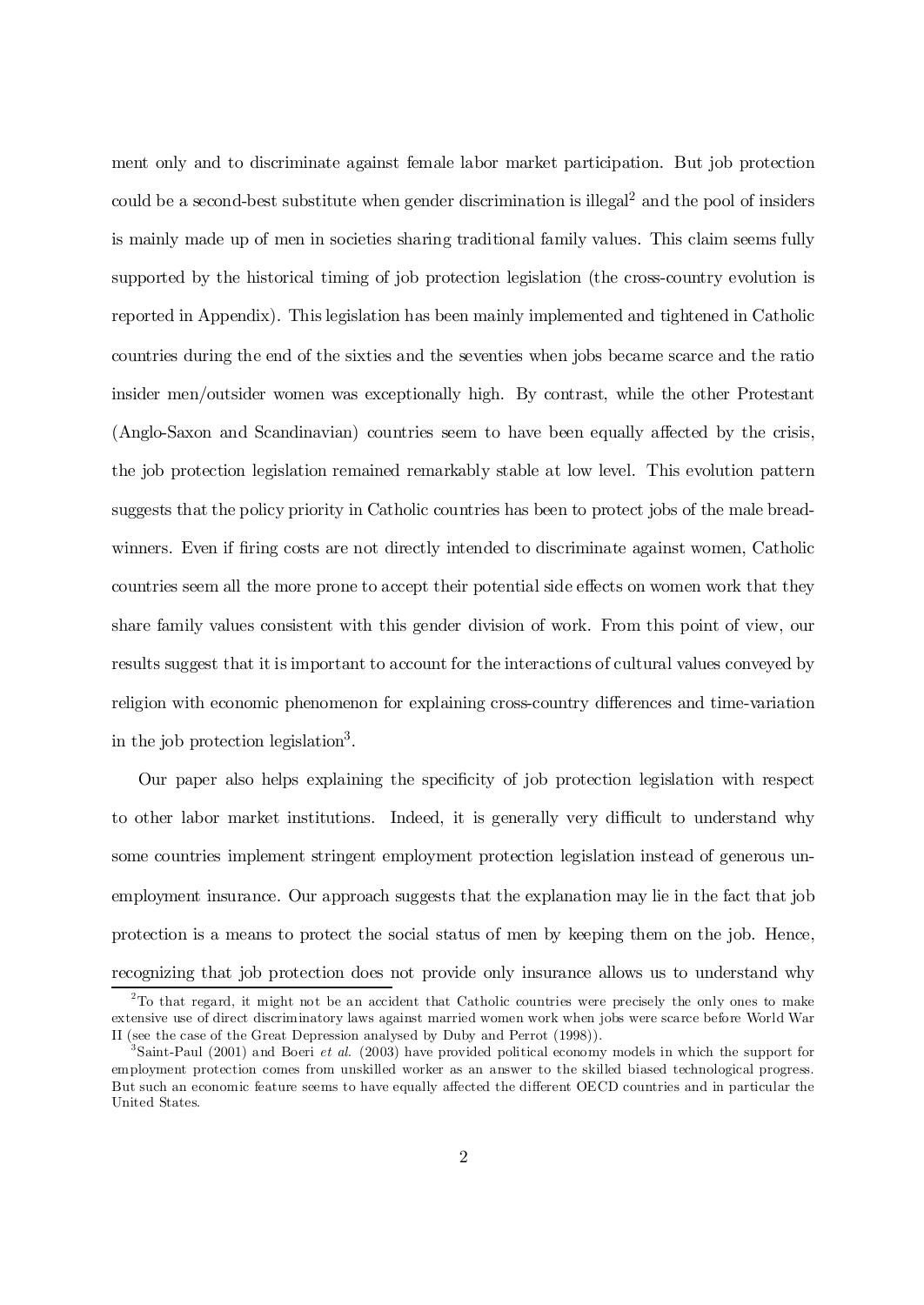

Figure 1: Prime age (25-55) female employment rate and the OECD indicator of job protection in the 1990s.

some countries adopt stringent employment protection legislation instead of generous unemployment insurance.<sup>4</sup>

Obviously, the religious effect has already received an overwhelming attention in sociology since the pioneering work of Weber (1905). Yet the interactions between religion, preferences and institutions have recently gained new momentum in the economic literature. Guiso *et al.* (2003) used the World Value Survey to identify the relationship between intensity of religious beliefs and economic attitudes, in 55 countries, controlling for country-fixed effects. They study several economic attitudes towards cooperation, the government, working women, legal rules, thriftiness, and the market economy. They find that religious beliefs are associated with eco-

 $^{4}$ Fogli (2001) advocates that the level of altruism between parents and their children might explain the higher level of employment protection in Mediterranean countries. However this line of explanation has more to do with inter-generational income insurance or family policy rather than employment protection. In particular, it falls short of explaining why these countries prefer to support employment protection *per se* rather than unemployment benefits which are much lower compared to Anglo-Saxon and Scandinavian countries. By contrast, our macho hypothesis does provide a political economy analysis specific to employment protection.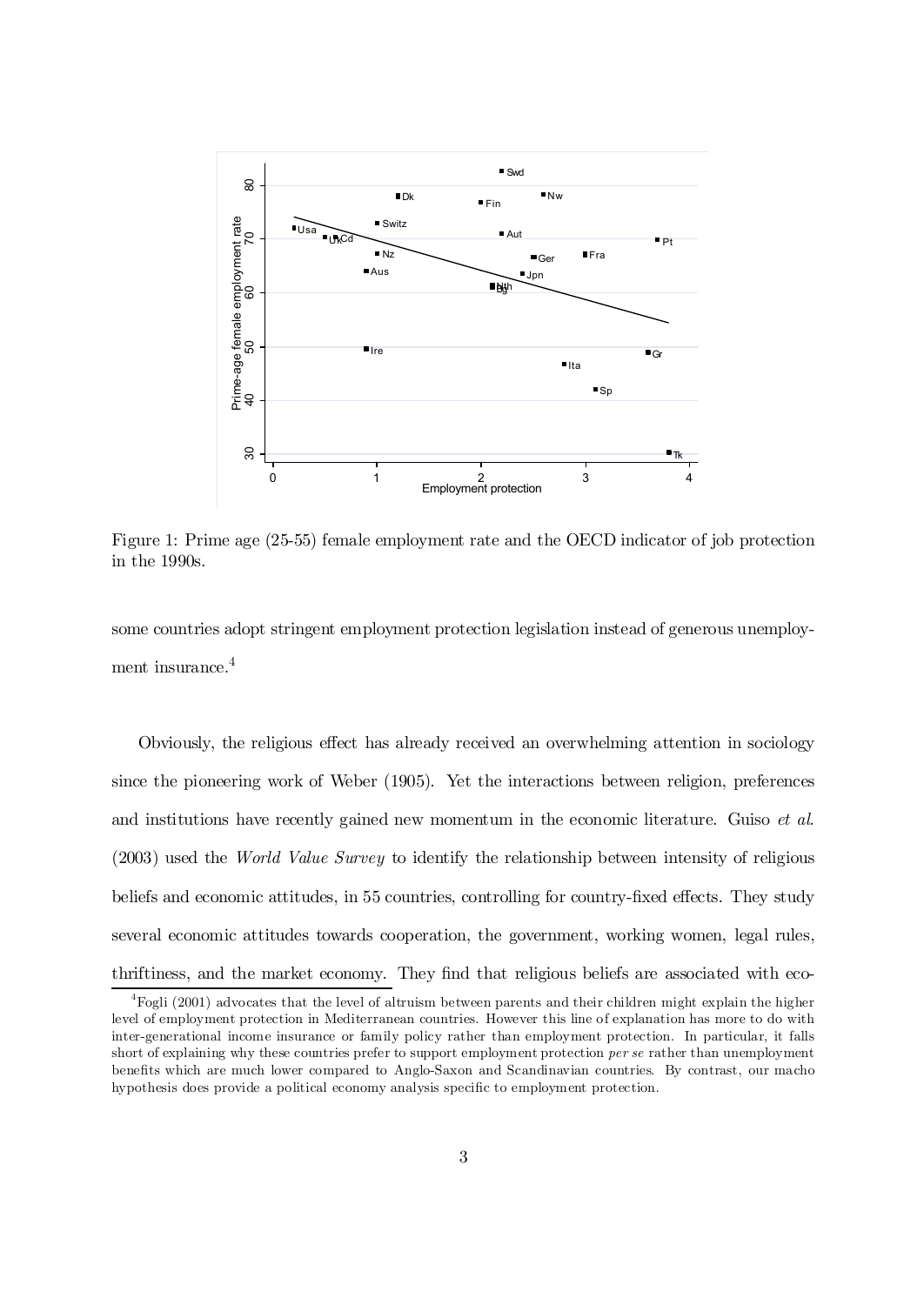

Figure 2: Prime age (25-55) male employment rate and the OECD indicator of job protection in the 1990s.



Figure 3: Religion and employment protection in the OCDE countries in the 1990s.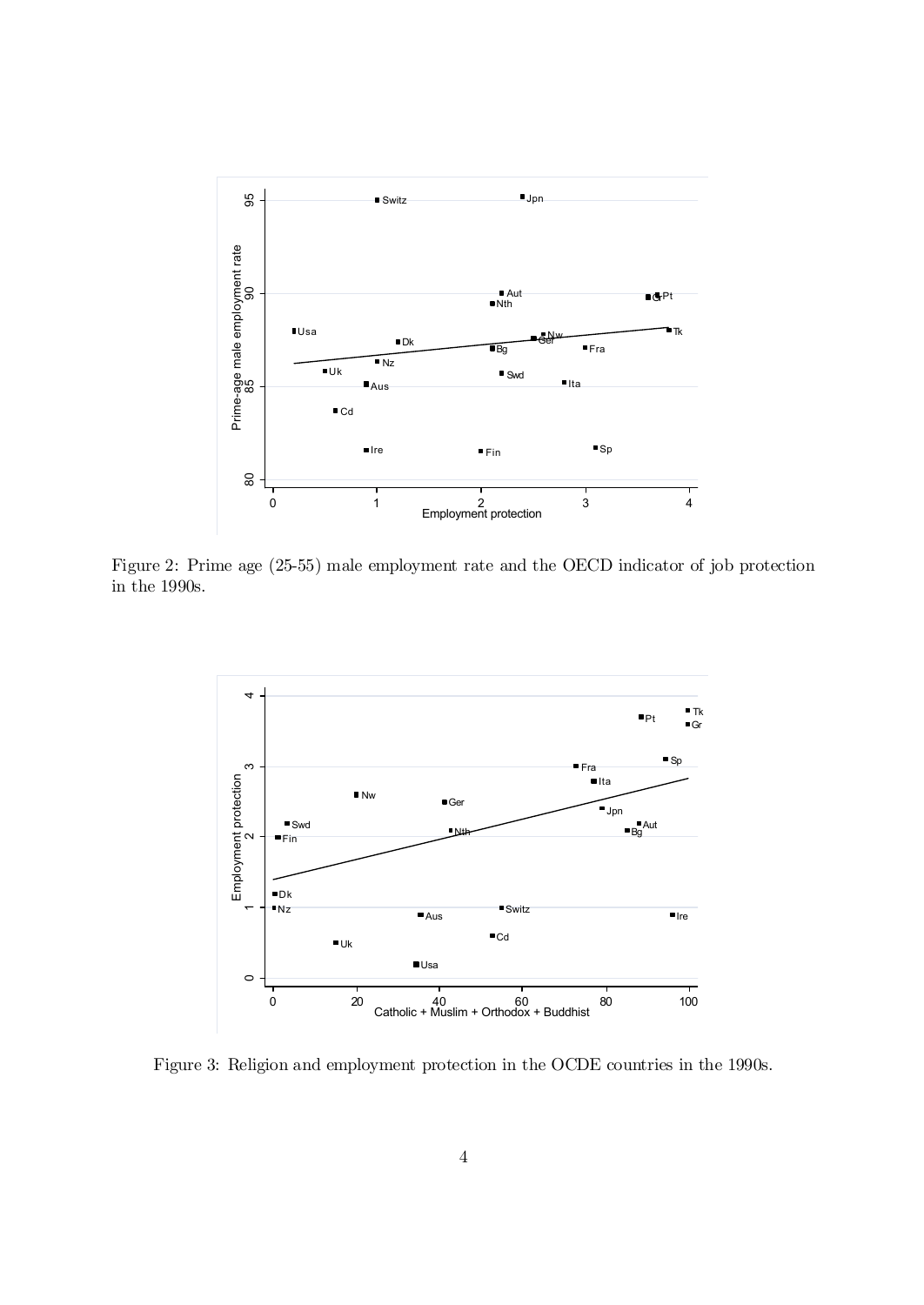nomic attitudes conducive to higher per capita income and growth. They also find that religious people tend to be less favorable with respect to working women. However, Guiso et al. (2003) provide very few information on the impact of religious denominations on the attitude towards women. This issue has already been addressed by Esping-Andersen (1990) in a classification that distinguishes social-democratic, liberal and conservative-corporatist countries. The latter are directly associated with the Catholic countries in Continental and Mediterranean Europe. Conservative-corporatism is said to promote the male breadwinner conception. However, if the argument about the influence of religious denomination looks a priori reasonable, Esping-Andersen does not provide quantitative evidence. Our contribution focuses precisely on this issue for the OECD countries.

Several contributions have also analyzed the impact of religion on economic institutions and economic performance. Stulz and Williamson (2001) show that Catholic countries provide less protection to creditors rights and less support to long-term debt compared to other countries. Barro and McCleary (2002) find that economic growth responds positively to the extent of some religious beliefs but negatively to church attendance.

In order to provide some evidence on our macho hypothesis, we proceed as follow. In section 2, we use two complementary international surveys  $-The World Values Survey$  and the International Social Survey Program – which report religious affiliation alongside with individual preferences regarding family organization and gender division of work. The surveys cover all OECD countries during the 80's and the 90's. Microeconomic estimations make appear a stronger correlation between Catholics, Orthodoxs and Muslims - compared to Protestants and non religious persons - and traditional male breadwinner values. In particular, people affiliated to the former religious group tend to claim that women should not enter the labor market when jobs are scarce for men and that women could endanger family life by working. This empirical result is robust to the inclusion of all traditional individual characteristics and to country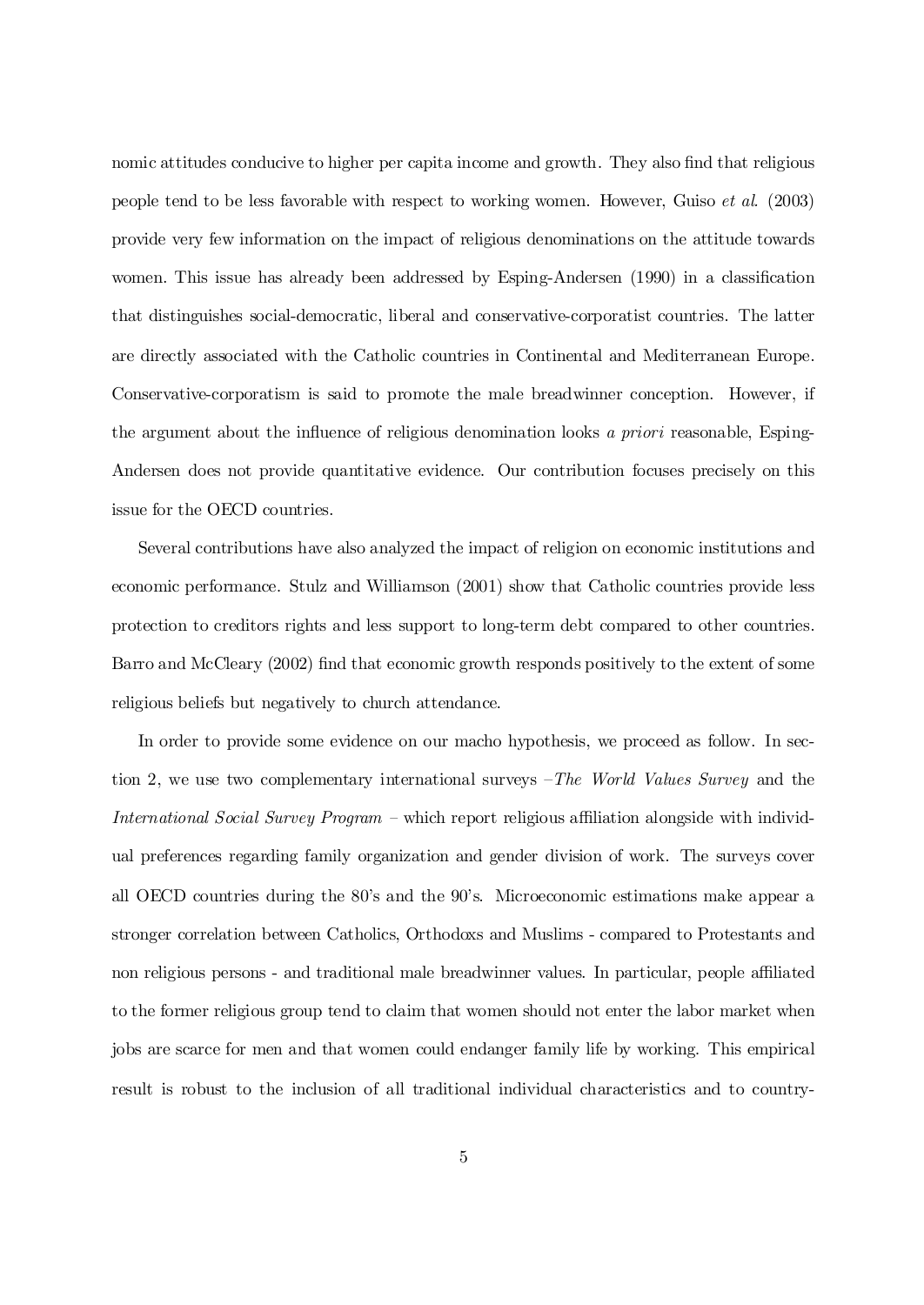specific effects. This evidence strongly suggests that religious affiliation is highly correlated with preferences over gender division of work.

In section 3, we analyze the impact of such male breadwinner conception on job protection policy. First, we provide a political economy model in which the preference for the male breadwinner conception directly enters the utility function. It is shown that more inclination for male breadwinner values yields more stringent employment protection. Moreover, the need for job protection rises when macroeconomic shocks reduce job stability in countries dominated by the male breadwinner conception. This helps explain why job protection legislation become much more stringent in the 1970s in the Mediterranean countries, a puzzle recently outlined by Saint-Paul (2004). The political support for job protection is then estimated on aggregate panel data for the OECD countries over the period 1970-2000. It turns out that the shares of Catholic, Orthodox and Muslim people have a significant positive impact on the level of job protection while the share of non-religious and Protestant people have the opposite effect. Importantly enough, these estimations are robust to the inclusion of traditional economic variables and to country-fixed effects capturing additional national specificities. The different religious effects on gender role values thus appear to have far reaching economic consequences.

## 2 Empirical evidence on family and religious values

This section probes into the empirical impact of religious affiliation on people's attitude towards gender division of work. We assess to what extent male breadwinner values are correlated with religious affiliations and, if any, which religion denomination most matters in this realm. This evaluation closely disentangles the religious effect from other institutional and individual specificities by controlling for country-fixed effects and traditional individual characteristics.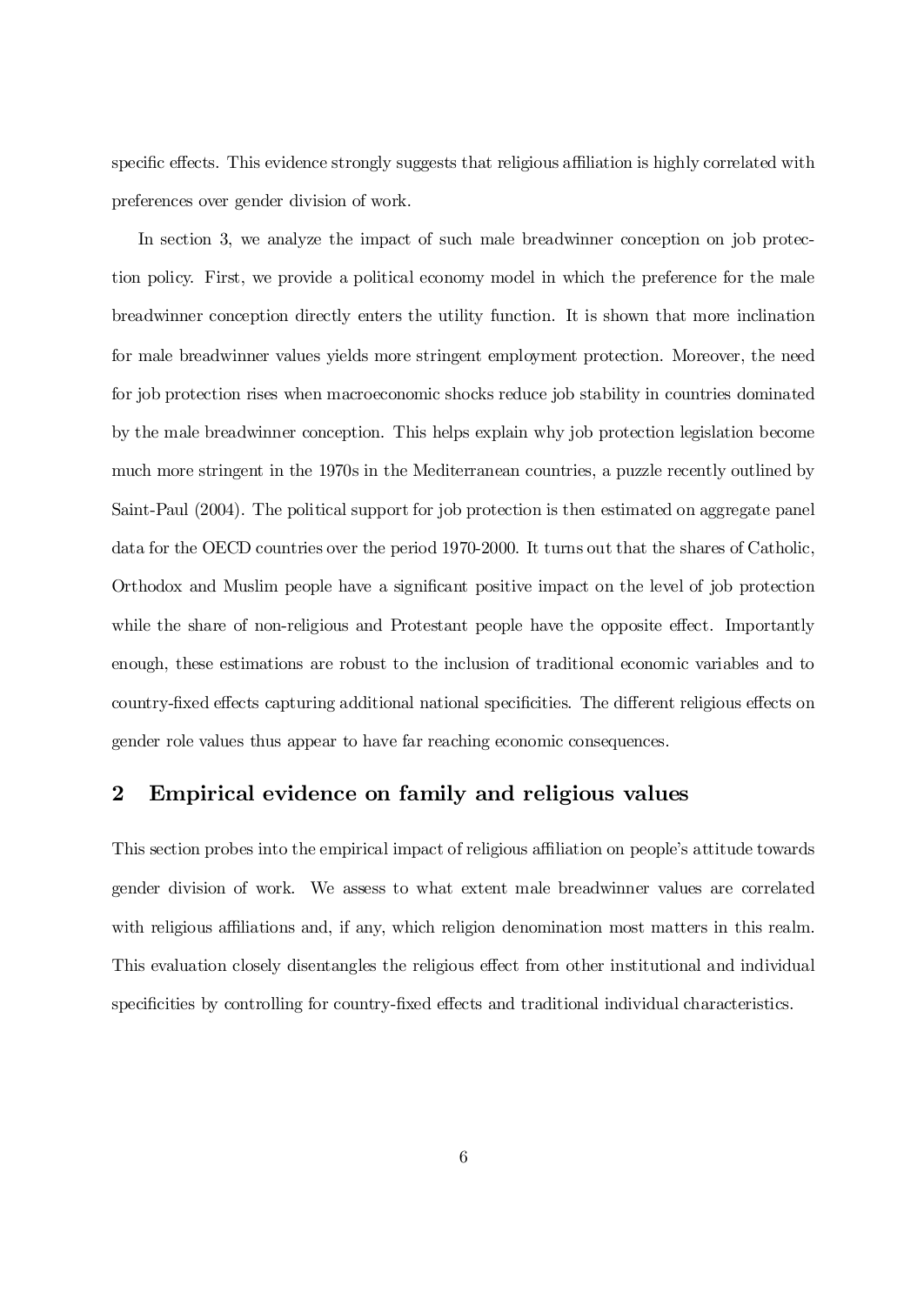#### 2.1 Religious affiliation and the male breadwinner conception

Not surprisingly, the first general statement about the various religious attitudes towards the gender division of work is associated with Weber. In his classic Economy and Society, Weber attributes man's prominence in the public sphere in Catholic and Muslim countries to the messianic message ingrained in these religions. The mission of spreading the religious faith worldwide often meant to be able to raise an army and thus to be a man. By contrast, Protestantism abolished this gender distinction by challenging the messianic role of the Church. Weber's claim seem to have received strong historical support. On the political stage first, Catholic countries seem to have lagged behind their Protestant counterparts in recognizing women's right to vote. While this political right was implemented in the early 20th century or just after World War I in most Protestant countries 5 , women had to wait until World War II in Catholic, Orthodox or Buddhist ones.<sup>6</sup> Such political rights inequalities seem to have gone hand in hand with economic inequalities. As stated by Duby and Perrot (1998), World War I did not have the same economic meaning for women in Protestant countries compared to Catholic ones. For both countries, this war coincided with the massive entry of women in the labor market as a contribution to war efforts. But while this entry in the public sphere was considered as definitive and accompanied by political rights in the former countries, it was discarded as exceptional in the latter ones. Women were asked to go back to the private family sphere and were even directly banned to participate to the labor market during the Great Depression in countries such as Italy in order to protect their husband's job. The recognition of women's economic rights in Catholic countries took place only after their second contribution to war effort during World War II. Yet the current doctrine of the Catholic church seems to still back male breadwinner values.<sup>7</sup>

<sup>5</sup>Finland: 1905, Denmark: 1915, Canada: 1918, United Kindgtom: 1918, United States: 1920, Sweden: 1920 6 France: 1944, Japan: 1945, Italy: 1945, Greece: 1952, Spain: 1972, Portugal: 1976.

<sup>7</sup>Paulus II, in Encyclic Laborem Exercens, alinea 19, claims: "Just remuneration for the work of an adult who is responsible for a family means remuneration which will suffice for establishing and properly maintaining a family and for providing security for its future. Such remuneration can be given either through what is called a family wage – that is, a single salary given to the head of the family for his work, sufficient for the needs of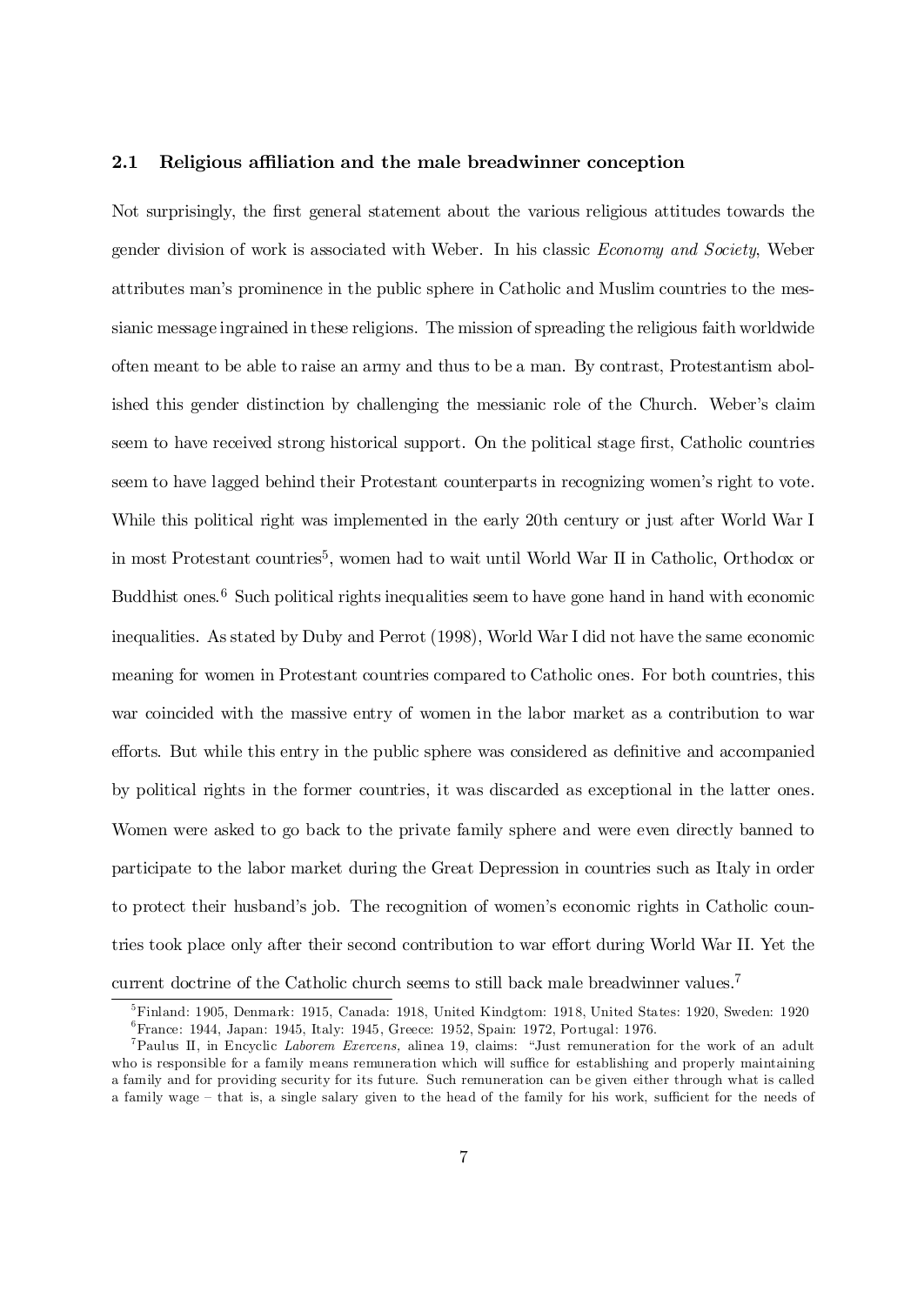However these facts cannot provide direct evidence of a genuine link between the religious affiliation and the family values. At the macrolevel, the cross-country differences in family values could be linked to specific country fixed effects rather than to religions. To that respect, one may wonder if traditional male breadwinner values have more to do with Mediterranean effects rather than religious effects. Empirical studies controlling for country-fixed effects are thus required to solve the problem. But there is also an identification effect at the microlevel. As stated by Freeman (1986), "good kids may avoid drugs, stay in school, and go to church". Thus the correlation between religious affiliation and attitudes could go the other way around. To tackle this issue, one has to look for exogenous variables, such as the religious a¢liation of the parents in our case. In sum, the theoretical predictions over the religious effects on family values still lack of empirical foundations.

#### 2.2 Empirical investigation

#### 2.2.1 Data

Our empirical estimation is based on two international surveys : the World Value Survey (WVS) and the International Social Survey Programme (ISSP). These surveys provide complementary information on individual values over religion and gender roles in a large cross-section of countries. The former survey covers three waves (1981-1984, 1990-93 and 1995-1997). The latter one is made up of one specific wave devoted to religious affiliations in 1998 covering the OECD

the family without the other spouse having to take up gainful employment outside the home – or through other social measures such as family allowances or grants to mothers devoting themselves exclusively to their families. These grants should correspond to the actual needs, that is, to the number of dependents for as long as they are not in a position to assume proper responsibility for their own lives.

Experience confirms that there must be a social re-evaluation of the mother's role, of the toil connected with it, and of the need that children have for care, love and affection in order that they may develop into responsible. morally and religiously mature and psychologically stable persons. It will redound to the credit of society to make it possible for a mother – without inhibiting her freedom, without psychological or practical discrimination, and without penalizing her as compared with other women – to devote herself to taking care of her children and educating them in accordance with their needs, which vary with age. Having to abandon these tasks in order to take up paid work outside the home is wrong from the point of view of the good of society and of the family when it contradicts or hinders these primary goals of the mission of a mother".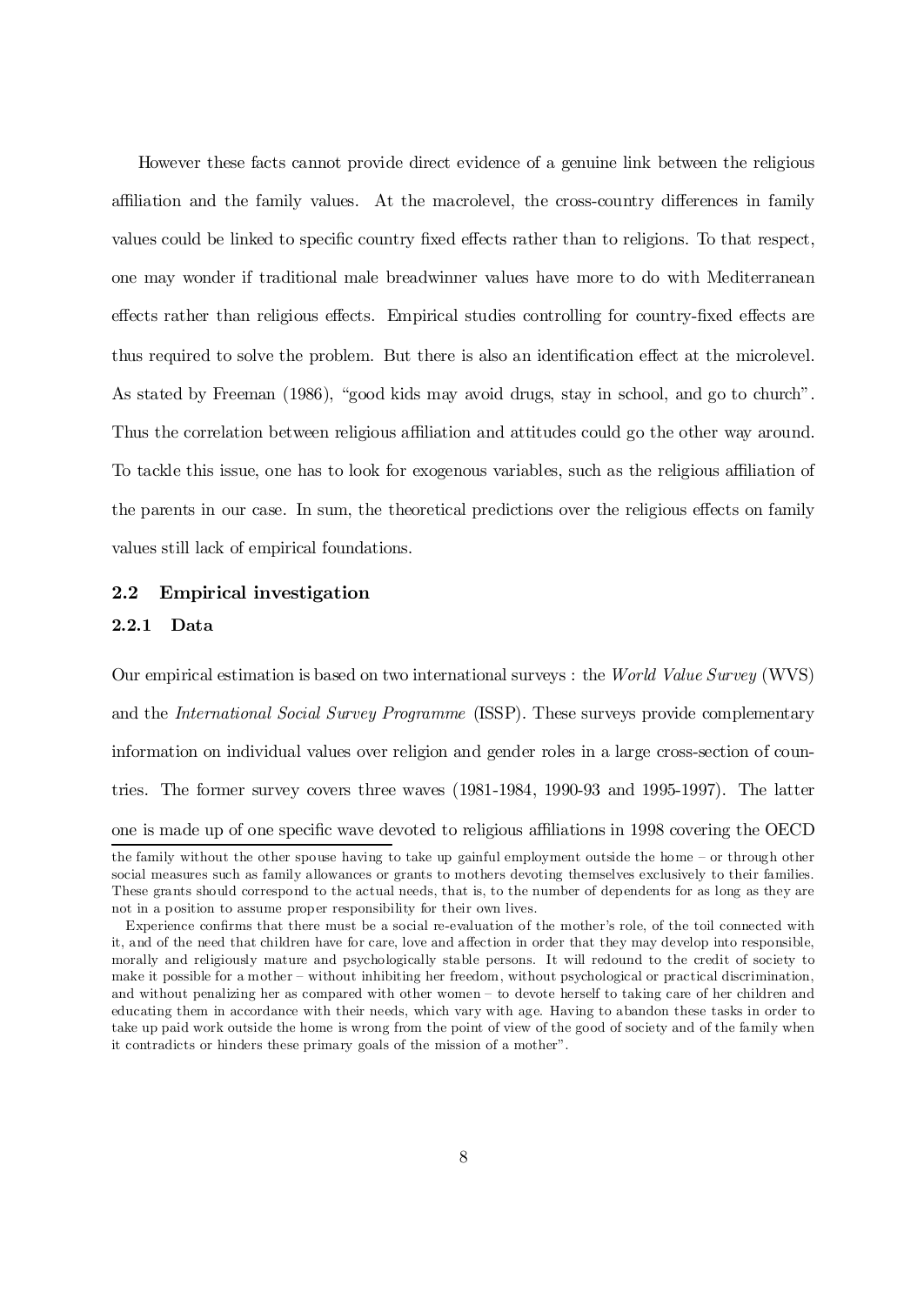countries.<sup>8</sup> Both surveys report traditional information concerning the current religious affiliation by the question: "Do you belong to a religious affiliation? If yes: which one ?". The WVS breakdowns the religious denominations into seven major categories: Catholics, Protestants, Muslims, Jews, Hindu-Buddhists, Other religions (including Orthodoxs) and No religious affiliation. The ISSP also provides more detailed information by distinguishing Protestants from Anglicans. For the sake of comparison, our analysis will be restricted to the same 21 OECD countries: Australia, Austria, Belgium, Canada, Denmark, Finland, France, Germany, Ireland, Italy, Japan, Netherlands, New Zealand, Norway, Portugal, Spain, Sweden, Switzerland, Turkey (in WVS only), UK and USA.

The WVS reports three main questions related to the male breadwinner conception. The first one directly refers to job protection of male jobs at the expense of women: "When jobs are scarce, men should have more rights to a job than women". The second question provides complementary information on the income side: "If a woman earns more money than her husband, it is almost certain to cause problems". The third one is rather linked to the role that women should play in society: "Being a housewife is just as fulfilling as working for pay". Concerning the *ISSP* survey, it reports two main questions relative to gender role values: "Family life suffers when the wife has a full-time job" and "Man's job is to earn money, wife's job is look after home and family". Answers to each question are coded 1-4 from the highest to the lowest level of agreement. Since all these questions share the same ‡avor about the gender role values, we only pick up one question from each survey in this section. The estimation results of the remaining questions are reported in the Appendix.

The structure of the two surveys enables us to account for some potential identification problems. First, their cross-national nature makes it possible to disentangle the correlation between religious affiliation and country specific effects. Second, the available information allows

<sup>&</sup>lt;sup>8</sup>The ISSP provides a special issue on religious values in 1992 but which covered too few countries to be exploited.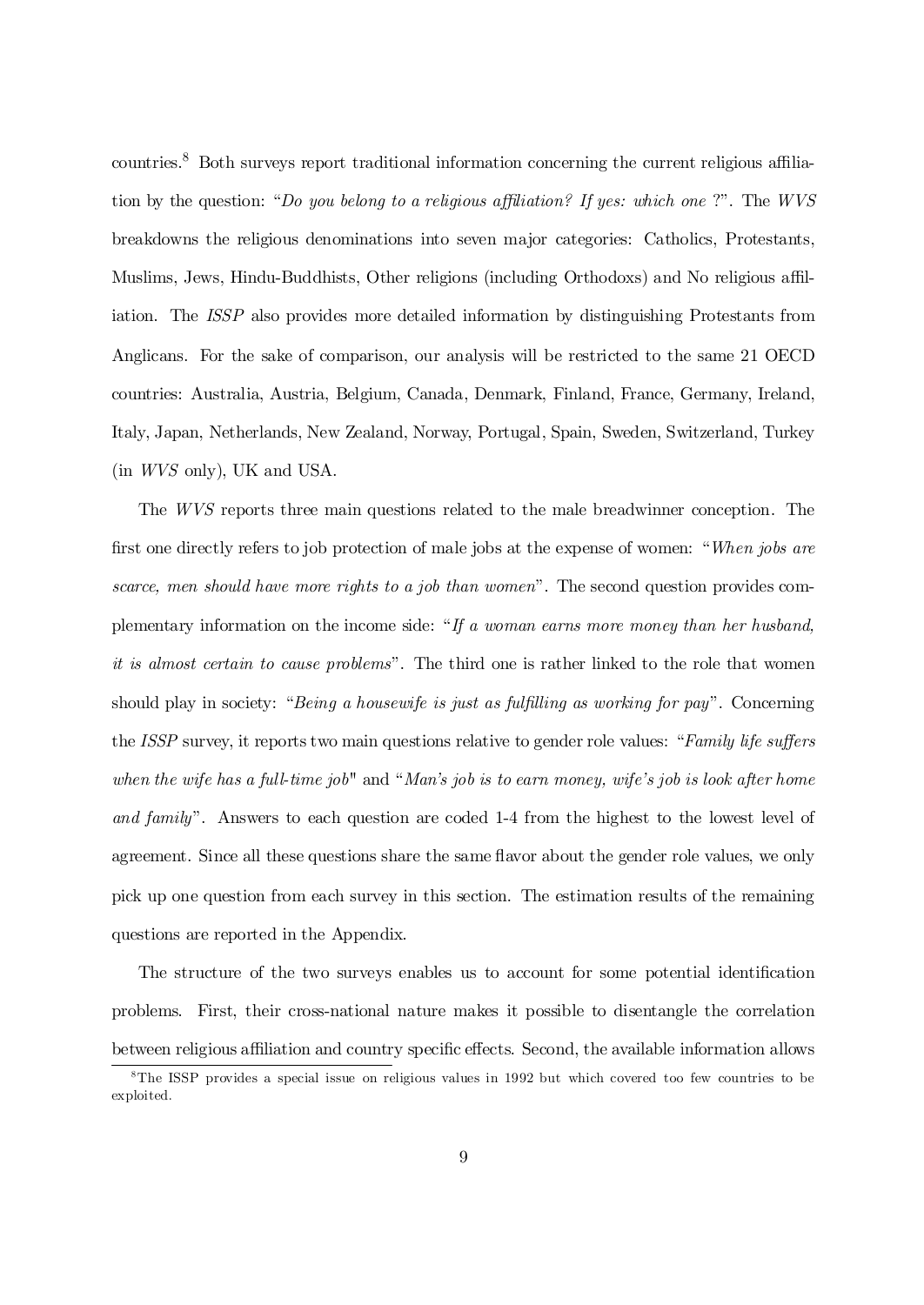us to control for the intensity of the religious a¢liation measured by the frequency of praying or attendance at religious services.

Third, the ISSP also enables us to partly overcome the causality issue by reporting the religious affiliation of the parents and the religious upbringing with the question: "Were you raised religiously? If yes: in which religion?" Actually, the upbringing religion is not a choice variable contrary to the current one and - as such - is likely to provide an independent measure of the religious effect compared to other characteristics of the respondent such as her level of education. Note however that if the information on religious backgrounds helps us to partly overcome the causality flaw, it does not allow us to draw a direct causal link between the statement of the respondent and her religious underpinnings. It might be the case for instance that the statement is determined by an unobservable latent variable which influences not only the current religion but also the upbringing one. We will thus be cautious in our interpretation of the religion effect by only talking of correlation with other individual beliefs.

Eventually, both surveys provide an extensive set of information about the other individual characteristics allowing us to control for the specific role of religious affiliation. The information are quite similar across the two surveys. The most relevant control variables are the age, the sex, the level of education measured either by the time spent in education or the highest education degree, and the family income. The summary statics of the two samples are reported in Table 5 in the Appendix.

#### 2.2.2 Findings

We estimate the correlation between religious affiliation and gender role values by running Ordered Probit estimations in cross-national regressions.<sup>10</sup> Since the answers are ranked from the

<sup>&</sup>lt;sup>9</sup>The *WVS* also reports if the respondent was brought up religiously but without indicating the corresponding religious affiliation. This information, used by Guiso et al. (2003), is thus less worthwhile and calls for exploiting different individual social surveys.

 $10$ We have also performed country-by-country estimations. This strategy yields close but less robust results since the share of some religious denominations is dramatically reduced when one focuses on a peculiar country. We have also been able to consider different definitions of religious affiliations according to the intensity of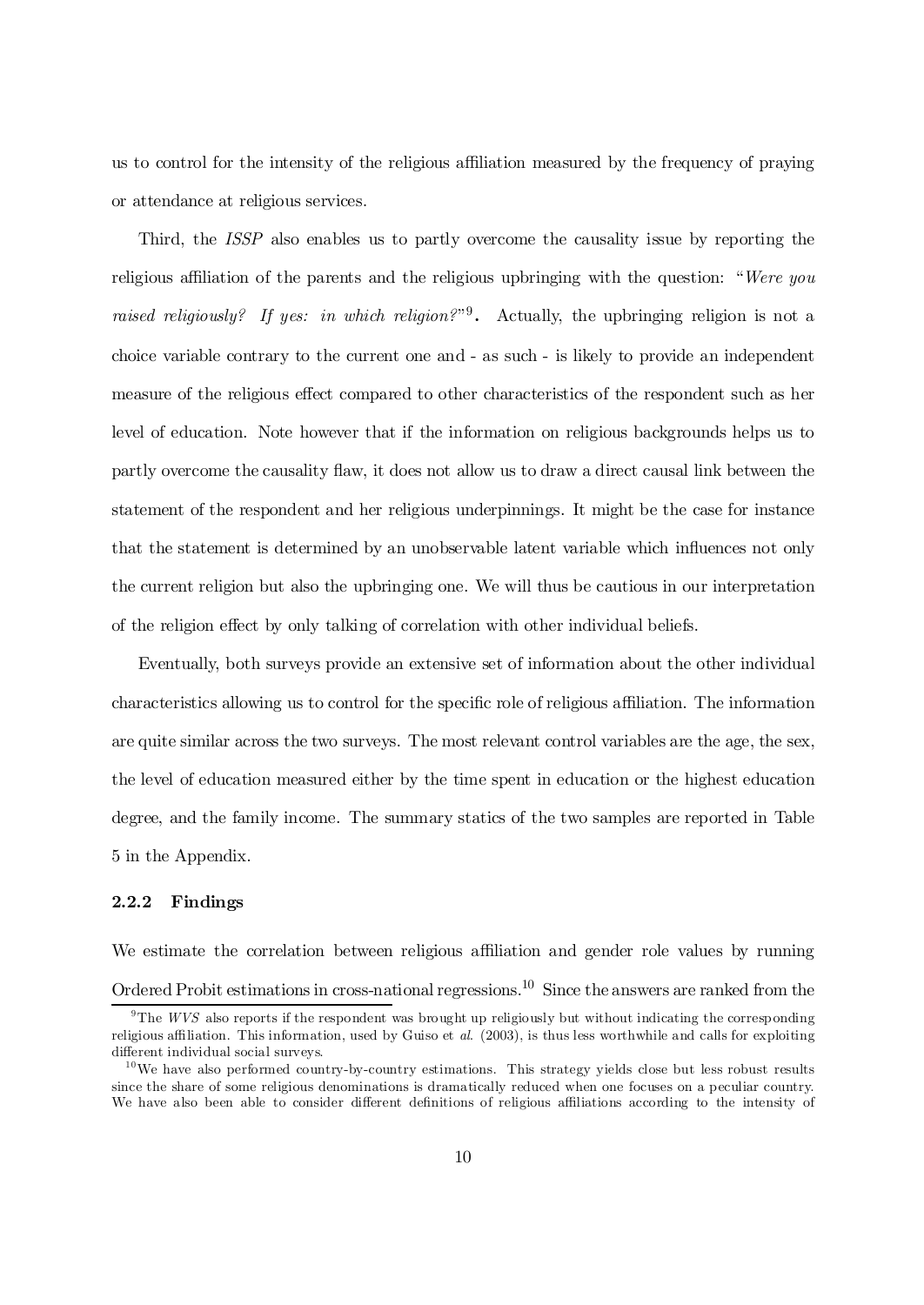lowest value 1 for "Strongly agree" to the highest value 4 for "Strongly disagree", a negative sign indicates that the associated individual characteristic increases the likelihood that the respondent agrees with the statement. In each regression, the religion of reference is Catholicism.

We first focus on the most relevant question in the  $WVS$  for the issue at stake: "When jobs are scarce, men should have more rights to a job than women". In order to disentangle the effect of religious affiliation from other individual or national characteristics, we follow a two steps approach. Since the religious affiliation is likely to influence the other individual characteristics such as education and to be highly correlated to the national culture, we first estimate the religious effects by ignoring any additional controls, except time periods. The estimation results, reported in Table 1 - Column (1), suggest a sharp opposition pattern between religious denominations. Protestants and - to a lesser extent- non-religious people are strongly at odds with Catholics to provide job priority to men while Muslims and Buddhists are even more favorable than Catholics to such a policy. The correlations are statistically significant at 1 or 5 percent for these denominations. The correlation pattern is less clear-cut for Jews and people belonging to other religious denominations. This first broad picture is thus fully consistent with the heterogeneity in women employment rates and job security legislation observed across countries.

We check the robustness of this correlation pattern by controlling for other individual characteristics and country fixed effects in Table  $1$  - Column  $(2)$ . It turns out that the previous opposition between Catholics and Muslims on one side and Protestants on the other side still holds. Remarkably enough, the religious correlation is robust to the inclusion of fixed country effects, suggesting that such religions capture male breadwinner values which are not explained by other cultural features. Interestingly, as shown by Table 2, the fixed effects coefficients indireligious practice as we have information on the involvement of individuals in religious activities. The results of such exercises confirm those presented in the paper: Catholics and Muslims who are more involved in religious

activities are more prone to support the male breadwinner conception.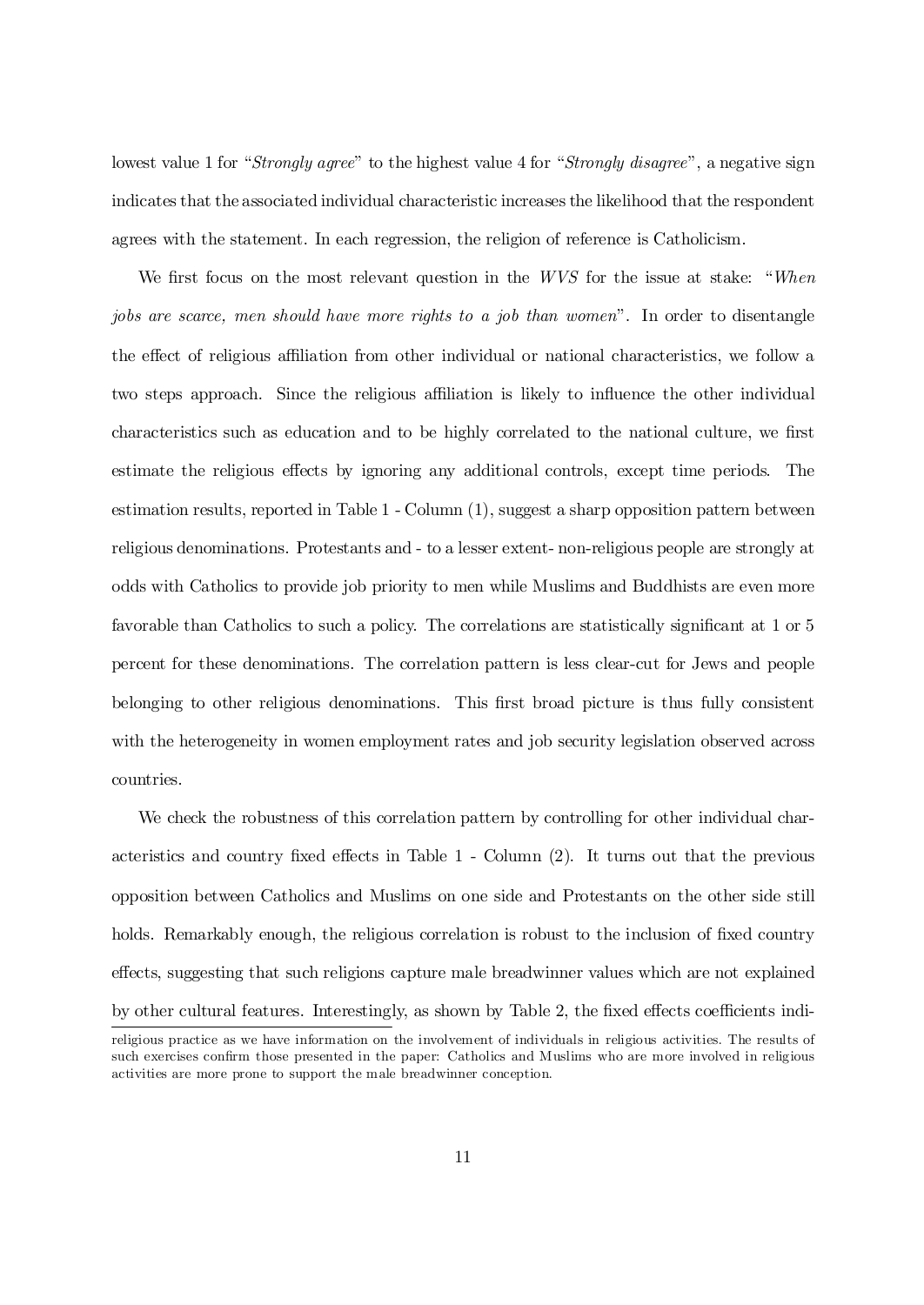cate that Catholic countries, Buddhist countries (Japan) and Muslim countries (Turkey) have a strong bias in favor of male job priority compared to Protestant countries (either Anglo-Saxon or Scandinavian ones). Thus the dominant religion seems to be highly correlated with individual values by shaping the cultural environment of the respondent. Table 2 also shows that the likelihood to claim male job priority decreases with the level of education and income but increases with age and the fact to be a man. At this stage, it is worthwhile to differentiate the religious effects depending on the gender to highlight the "macho" hypothesis. Table  $1$  - Column  $(3)$ reports the estimation results by taking the Catholic man as the reference. It turns out that the religious effect significantly depends on the sex of the respondent. While Protestant men are significantly at odds with their Catholic and Muslim counterparts, the women strongly reject job priority for men whatever their religious affiliation.

We now turn to the questions reported in the *ISSP* survey. The most complementary one with the WVS refers to family values: "Family life suffers if women have a full-time job". The added-value of this survey is to distinguish more precisely the religious affiliation and to provide information on the upbringing religion. The additional control variables are the same as those used in the  $WVS$ . We first estimate the impact of current religious affiliation on such values. As previously, there is a sharp opposition between Catholics and Muslims on one side and Protestants on the other side whatever the presence of control and fixed effects variables. Tab 3-Column (1) shows that the likelihood of rejecting the fact that a working woman could endanger family life is positively correlated with Protestantism but negatively correlated with Catholicism and - above all Islam. But the new element is that both Scandinavian Protestants and Anglo-Saxon Anglicans – who are usually considered to be closer to Catholic values than the other Protestants – display a negative correlation with the male breadwinner conception.

Let's now probe into the potential identification problem by using the religion in which the respondent was raised rather than her current religion. This information allows us to cope with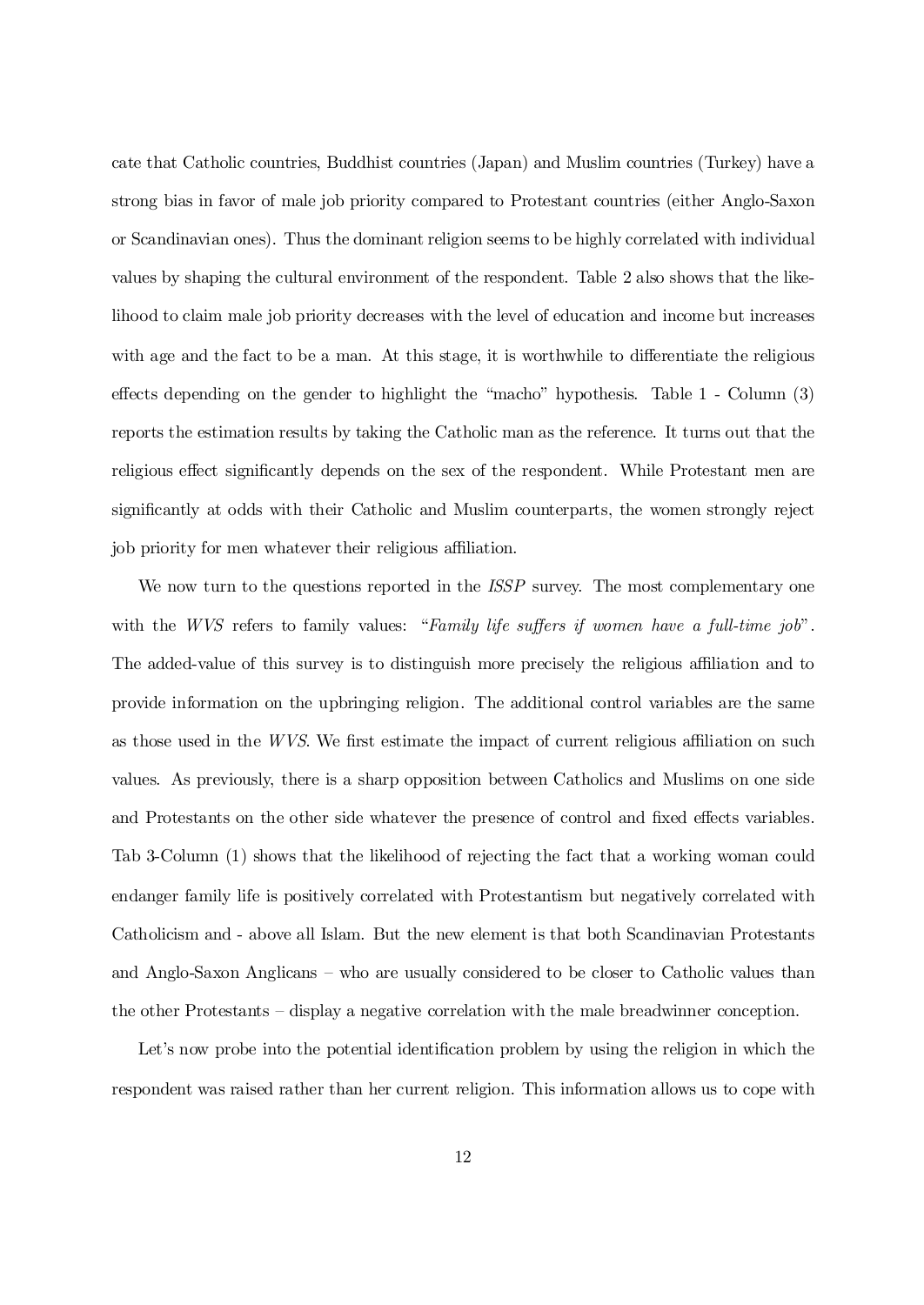potential spurious effect in the previous estimations since some underlying characteristics might have shaped both one's current religious affiliation and gender role values. Tab 3-Column (2) shows that the religious effect is slightly lowered when one copes with this identification problem. However, the main opposition pattern between Protestants and Catholics or Muslims remains statistically significant.

The additional questions concerning the gender roles values are reported in the Appendix - Table 7. The estimation results confirm that the male breadwinner conception is statistically significantly correlated with religious affiliation. Compared to Catholics, Protestants are strongly at odds with the idea that the woman's job is to be a housewife and that earning more than her husband could raise a problem. By contrast, Muslims have an upward bias in favor of such macho values. All these results suggest that religious affiliation does have a steady correlation with gender roles values. This individual link might have far reaching aggregate economic effects. The next section deeps further this issue by analyzing the consequence of the preference for the male breadwinner conception on employment protection legislation.

## 3 Labor market policy outcome of religious values

#### 3.1 The model

This section explores the theoretical consequences of the preferences brought to the fore in the previous section on labor market institutions. To that end, we take into account an explicit valuation of the male breadwinner preference in a political economy model in which individuals vote over job protection.

#### 3.1.1 Preferences and technology

We consider a static economy with two goods: labor and a numeraire good. The numeraire good can be produced either at home or by firms. There are men and women. Both populations have the same size, normalized to one. All men participate in the labor market because their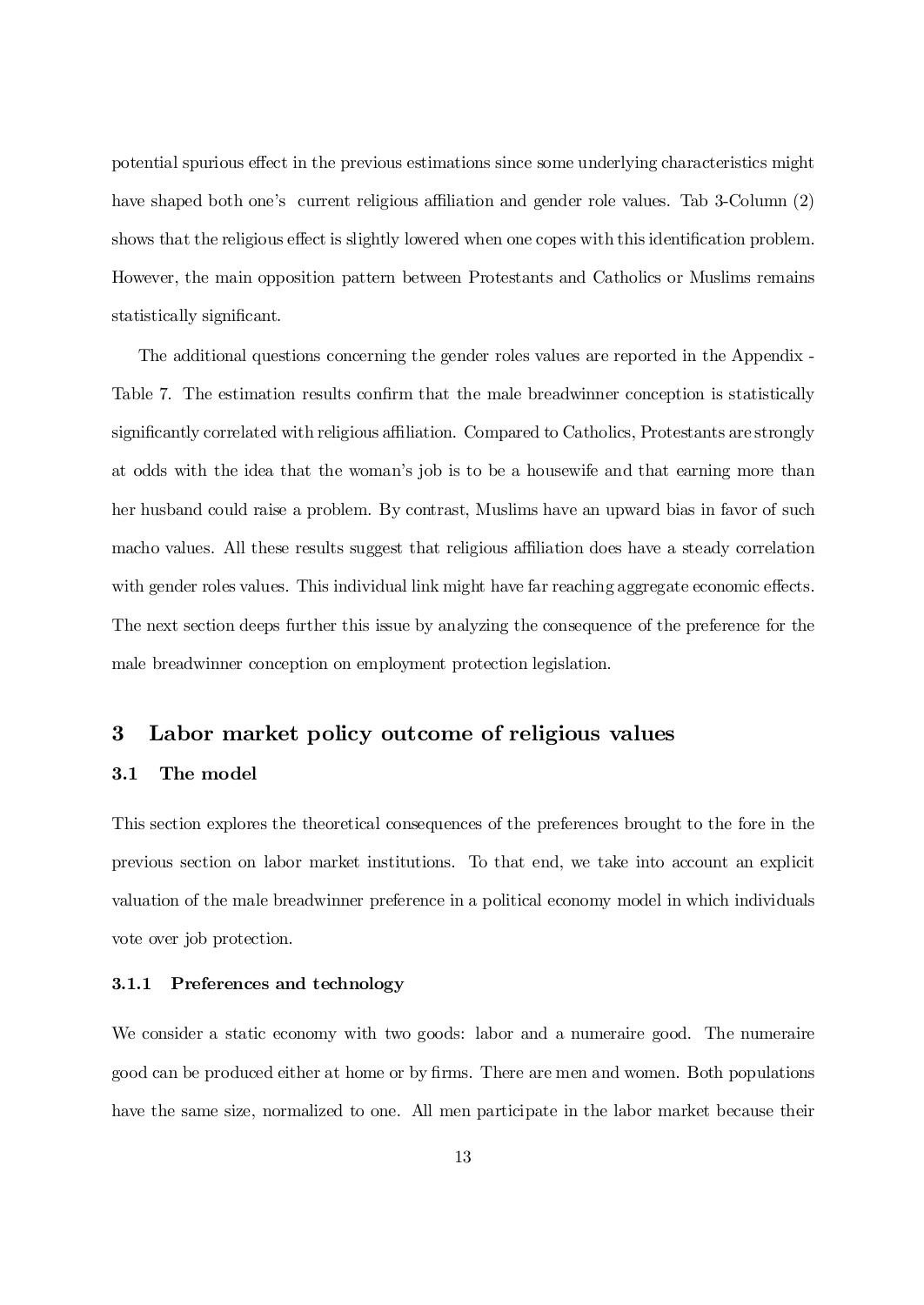| Current                                                                             | No                     | $Controls+$                            |                       | $Controls+$          |  |  |
|-------------------------------------------------------------------------------------|------------------------|----------------------------------------|-----------------------|----------------------|--|--|
| religion                                                                            | controls               | fixed effects                          |                       | fixed effects        |  |  |
|                                                                                     | (1)                    | (2)                                    |                       | (3)                  |  |  |
|                                                                                     |                        |                                        | Men                   | Women                |  |  |
| Catholic                                                                            | Reference              | Reference                              | Ref                   | $.218***$            |  |  |
|                                                                                     |                        |                                        |                       | (.023)               |  |  |
| $Protestant +$                                                                      | ${.452}^{***}$         | $.046$ $^{**}\!$                       | $.068^{**}$           | $.244***$            |  |  |
| Anglican                                                                            | (.015)                 | (.016)                                 | (.034)                | (.032)               |  |  |
|                                                                                     | $-.454***$             |                                        |                       |                      |  |  |
| Muslim                                                                              |                        | $-.025$                                | $-.119$               | .116                 |  |  |
|                                                                                     | (.026)                 | (.119)                                 | (.115)                | (.129)               |  |  |
|                                                                                     | $.591^{\ast\ast\ast}$  | .442                                   | $.483$ <sup>**</sup>  | $.627***$            |  |  |
| Jews                                                                                | (.115)                 | (.152)                                 | (.225)                | (.205)               |  |  |
|                                                                                     |                        |                                        |                       |                      |  |  |
| <b>Buddhist</b>                                                                     | $\textbf{-.455}^{***}$ | .085                                   | .119                  | $.271$ ***           |  |  |
|                                                                                     | (.043)                 | (.060)                                 | (.094)                | (.082)               |  |  |
|                                                                                     | ***<br>$.174\,$        | $-.037$                                | $-.005$               | $\mathbf{.152}^{**}$ |  |  |
| Others                                                                              | (.047)                 | (.058)                                 | (.083)                | (.079)               |  |  |
|                                                                                     |                        |                                        |                       |                      |  |  |
| No religion                                                                         | $.211^{\ast\ast\ast}$  | $.206\,$                               | $\mathbf{.195}^{***}$ | $.445***$            |  |  |
|                                                                                     | (.017)                 | (.024)                                 | (.032)                | (.034)               |  |  |
| Controls                                                                            | N <sub>o</sub>         | $Yes$ <sup>***</sup>                   |                       | ***<br>Yes           |  |  |
| Fixed effects                                                                       | No                     | $***$<br>Yes                           |                       | $***$<br>Yes         |  |  |
| Period effects                                                                      | $\mathsf{Yes}^{***}$   | $\mathop{\mathrm{Yes}}\nolimits^{***}$ |                       | $\mathsf{Yes}^{***}$ |  |  |
| Adj- $R^2$                                                                          | .02                    | .10                                    |                       | .10                  |  |  |
| Nb of observations                                                                  | 38936                  | 28614                                  | 28614                 |                      |  |  |
| A negative sign increases the likelihood that individuals agree with the statement. |                        |                                        |                       |                      |  |  |
| ***: $1\%,$ **: $5\%,$ *: $10\%$                                                    |                        |                                        |                       |                      |  |  |
|                                                                                     |                        |                                        |                       |                      |  |  |

Table 1: When jobs are scarce, men should have more right to a job than women: Religious  ${\rm effects}$  $\qquad \qquad =$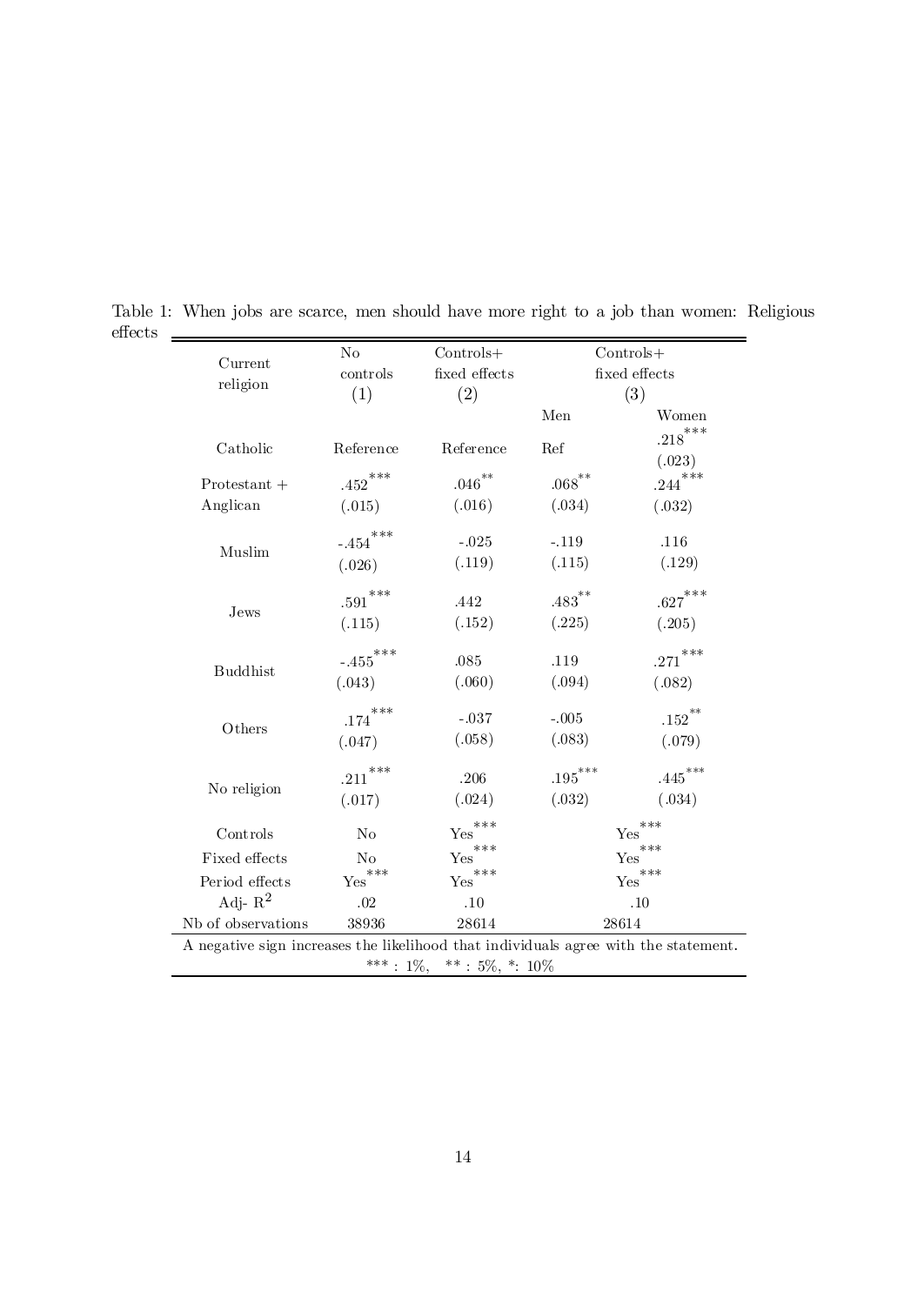|                                          | $\alpha$ consider $\alpha$ counter<br>in regression $(2)$ |             |
|------------------------------------------|-----------------------------------------------------------|-------------|
| Variables                                | Coefficient                                               | (Std. Err.) |
| Age                                      | $-.019$                                                   | (.002)      |
| Age2                                     | .000                                                      | (.000)      |
| Education                                | .051                                                      | (.002)      |
| Low-income                               | Reference                                                 |             |
| Mid-income                               | .120                                                      | (.020)      |
| Up income                                | $.201\,$                                                  | (.019)      |
| Men                                      | - 204                                                     | (0.015)     |
| Australia                                | - 468                                                     | (.054)      |
| Austria                                  | $-303$                                                    | (.046)      |
| Canada                                   | .236                                                      | (.049)      |
| Denmark                                  | .735                                                      | (.066)      |
| Finland                                  | .165                                                      | (.052)      |
| France                                   | $-.208$                                                   | (.057)      |
| Germany                                  | $-.039$                                                   | (.041)      |
| Ireland                                  | $-.121$                                                   | (.055)      |
| Italy                                    | - 121                                                     | (.049)      |
| Japan                                    | - 804                                                     | (.049)      |
| Netherlands                              | $.105\,$                                                  | (.058)      |
| Norway                                   | .651                                                      | (.051)      |
| Portugal                                 | $-.063$                                                   | (.053)      |
| Spain                                    | .070                                                      | (.041)      |
| Sweden                                   | .985                                                      | (.061)      |
| Switzerland                              | $-.307$                                                   | (.054)      |
| Turkey                                   | $-.680$                                                   | (.123)      |
| $\ensuremath{\mathrm{UK}}\xspace$        | $-.093$                                                   | (.051)      |
| <b>USA</b>                               | .108                                                      | (.042)      |
| Period effects                           |                                                           | $**$<br>Yes |
| Adj- $R^2$                               |                                                           | .10         |
| Nb of observations                       |                                                           | 28614       |
| ***<br>$\ast\ast$<br>$1\%$ ,<br>$: 5\%,$ | $* : 10\%$                                                |             |

Table 2: When jobs are scarce, men should have more right to a job than women: Other controls Individual characteristics  $&$  Country Fixed effects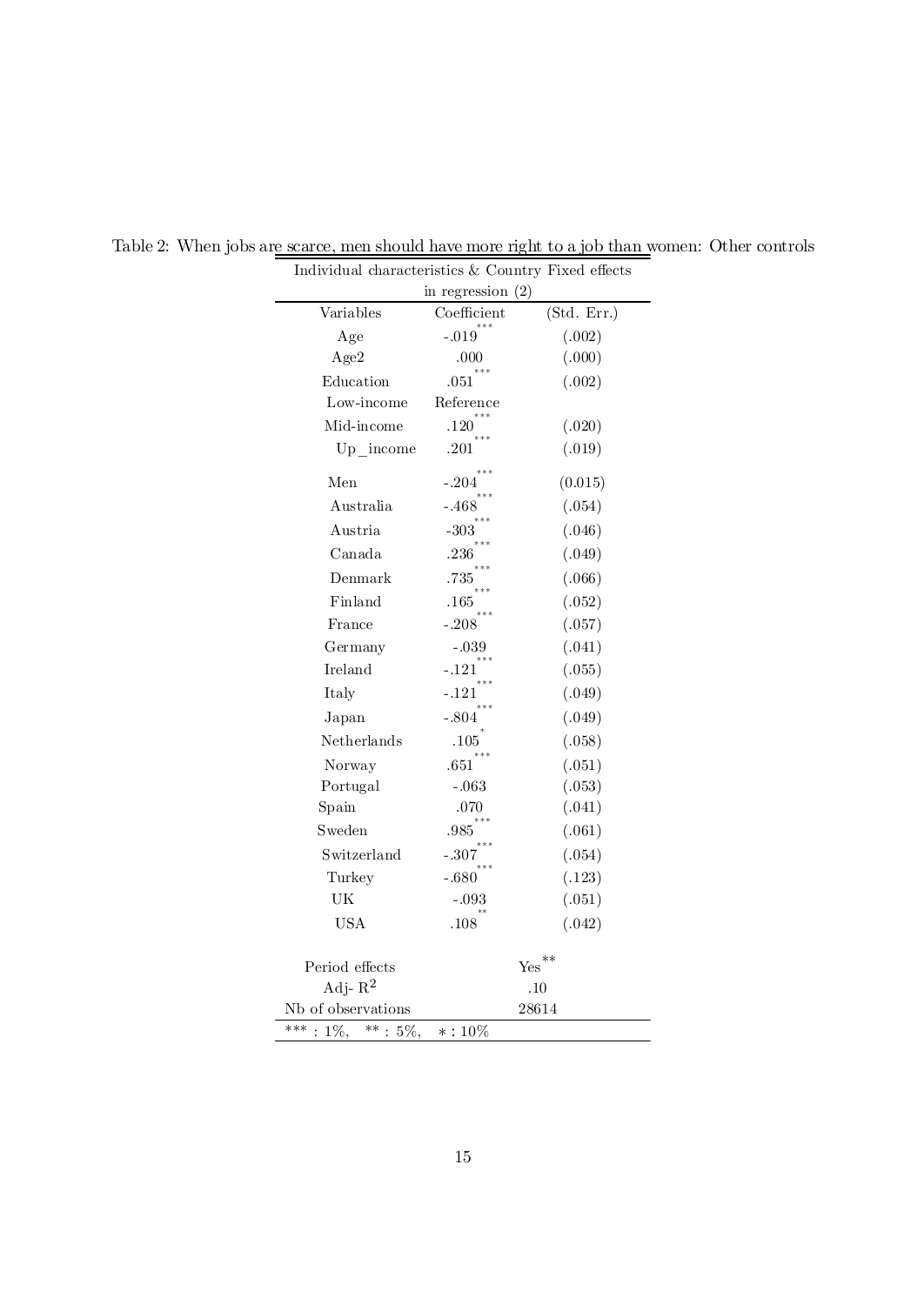| Variables                                                                           | Current religion      | Upbringing religion                    |  |  |  |
|-------------------------------------------------------------------------------------|-----------------------|----------------------------------------|--|--|--|
|                                                                                     | (1)                   | $\left( 2\right)$                      |  |  |  |
| Catholic                                                                            | Reference             | Reference                              |  |  |  |
| $Protestant +$                                                                      | $.120$ <sup>***</sup> | $.061$ ***                             |  |  |  |
| Anglican                                                                            | (.029)                | (029)                                  |  |  |  |
|                                                                                     | $.119$ ***            | $.049^{*}$                             |  |  |  |
| Protestant                                                                          | (.033)                | (.032)                                 |  |  |  |
| Anglican                                                                            | $.122^{\ast\ast\ast}$ | $***$<br>.095                          |  |  |  |
|                                                                                     | (.041)                | (.040)                                 |  |  |  |
|                                                                                     | $-.669$ ***           | $***$<br>$-.459$                       |  |  |  |
| Muslim                                                                              | (.181)                | (.168)                                 |  |  |  |
|                                                                                     | $-.000$               | .025                                   |  |  |  |
| Jews                                                                                | (.181)                | (.184)                                 |  |  |  |
|                                                                                     | $.191}^{\ast\ast}$    | $.229***$                              |  |  |  |
| <b>Buddhist</b>                                                                     | (.086)                | (077)                                  |  |  |  |
|                                                                                     | $-.054$               | $-.043$                                |  |  |  |
| Others                                                                              | (.051)                | (.051)                                 |  |  |  |
|                                                                                     | $\mathbf{.329}^{***}$ | $.264***$                              |  |  |  |
| No religion                                                                         | (.027)                | (.037)                                 |  |  |  |
| Controls                                                                            | ***<br>Yes            | ***<br>Yes                             |  |  |  |
| Fixed effects                                                                       | $\mathbf{Yes}^{***}$  | $\mathop{\mathrm{Yes}}\nolimits^{***}$ |  |  |  |
| Adj- $R^2$                                                                          | .056                  | $.054\,$                               |  |  |  |
| Nb of observations                                                                  | 15872                 | 15879                                  |  |  |  |
| A negative sign increases the likelihood that individuals agree with the statement. |                       |                                        |  |  |  |
| ***<br>**: $5\%, *: 10\%$<br>$: 1\%$ ,                                              |                       |                                        |  |  |  |

Table 3: Family life suffers when women work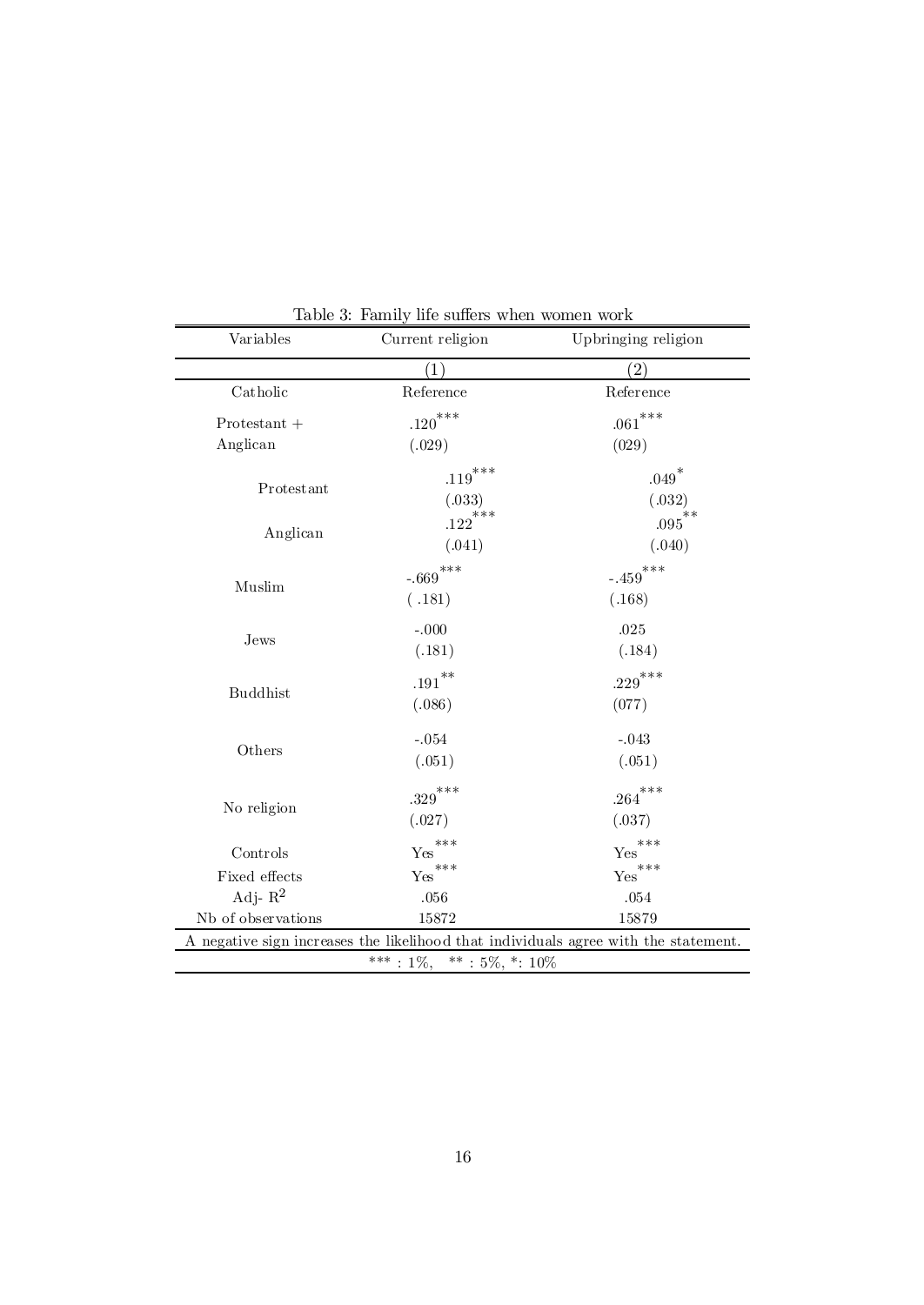productivity at home is very low. However, women have to choose whether they stay at home or they enter into the labor market. This framework allows us to capture the fact that the wage elasticity of labor supply is close to zero for men and positive for women (Blundell and MaCurdy, 1999).

The preferences are represented by a utility function that depends on the consumption of the numeraire good,  $c$ , on the male employment rate,  $e_m$ , and the female labor force participation rate,  $\ell_f$ . It is assumed that the utility function takes the simple form:  $v(c) + \phi s(e_m, \ell_f)$ <sup>11</sup>, where  $v$  is a twice derivable function, strictly increasing and concave;  $s$  is a twice derivable function that is strictly increasing with respect to  $e_m$  and strictly decreasing with respect to  $\ell_f$ ; all individuals have the same v and s functions;  $\phi \in \mathbb{R}$ , which is an individual specific parameter, measures the intensity of the concern for male breadwinner values. An individual with higher  $\phi$  puts more value on marginal increases in male employment rate or marginal decreases in the female labor force participation rate.

Women staying outside the labor market work at home. All women who belong to the labor force, whether employed or unemployed, lose the opportunity to produce at home. Domestic productivity varies across women. The cumulative distribution function of domestic productivity, h, is denoted by  $G(h) : \mathbb{R} \to [0, 1]$ .

The productivity of jobs created by firms amounts to  $y_0 > 0$  with probability  $(1 - q)$ . With probability  $q$ , idiosyncratic productivity shocks occur. In that case, the productivity is drawn from a distribution  $F(y)$  with support in the range of  $(-\infty, +\infty)$ . If a low value of the productivity is drawn, the worker can be fired, but the firm has to pay firing costs, denoted by p, to the government.  $p$  is a pure deadweight loss. The probability  $q$ , that productivity shocks occur, will turn out to be useful to analyze the impact of productivity uncertainty on the level

 $11$ This formulation could be replaced by an heterogeneity in preferences attached to the value of home production. But this representation would have the same flavor as long as there is a higher weight put on women rather than men for this task. We thank Guy Laroque for this remark.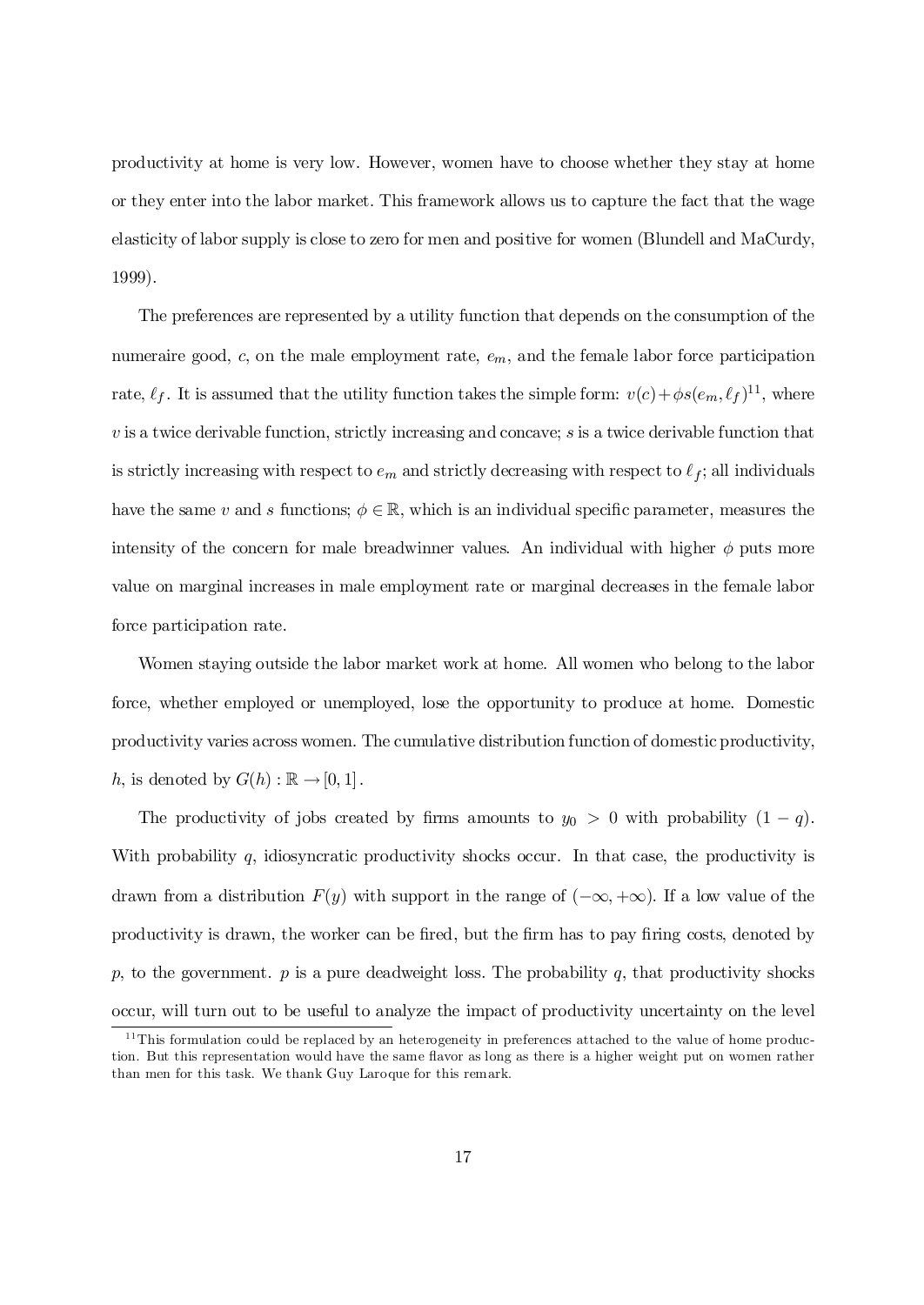of job protection.

Decisions are taken in the following stages:

- 1. Individuals vote on the level of job protection;
- 2. "Nature" chooses the domestic productivity of each female;<sup>12</sup>
- 3. Women decide whether they enter into the labor market;
- 4. Firms create jobs and sign contracts with workers;
- 5. "Nature" chooses the productivity of each job;
- 6. Firms decide whether they keep or destroy their jobs;

The optimal decisions are obtained by backward induction. Accordingly, we first describe labor market equilibrium before analyzing the vote over job protection.

#### 3.1.2 Labor market equilibrium

The labor market is competitive. Firms compete to offer labor contracts that comprise wages,  $w(y)$ , which can depend on productivity y, unemployment benefits, denoted by b, and the threshold value of productivity below which jobs are destroyed, denoted by  $R$ . In equilibrium, the free entry condition implies that contracts maximize the expected utility of workers who participate in the labor market subject to the zero profit condition. Accordingly, the optimal contract is the solution to the following program:<sup>13</sup>

$$
\max_{\{w(y),b,R\}} (1-q)v(w(y_0) + q \left[ \int_R^{+\infty} v(w(y))dF(y) + F(R)v(b) \right]
$$
  
subject to  $(1-q) [y_0 - w(y_0)] + q \left( \int_R^{+\infty} [y - w(y)] dF(y) - (p+b)F(R) \right) = 0$ 

 $12$ The assumption individuals vote before knowing their productivity has been chosen for the sake of simplicity. Our qualitative results hold true with the opposite assumption.

<sup>&</sup>lt;sup>13</sup>It is straightforward that the optimal contract does not depend on the preference for the male breadwinner conception as the term  $\phi s(e_m, \ell_f)$  that appears in the utility function is taken as given at the individual level.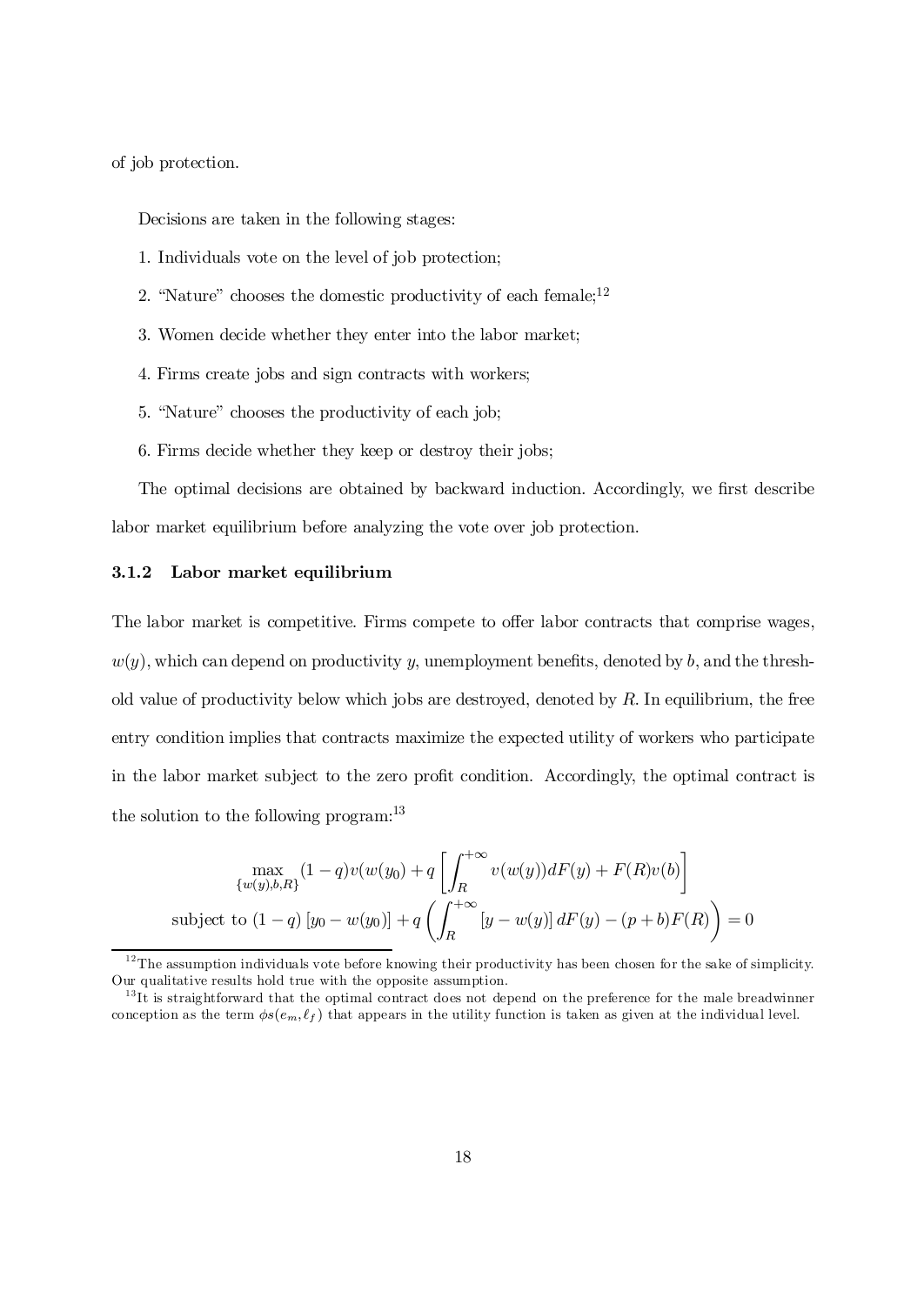The first-order condition yields

$$
w(y) = b = (1 - q)y_0 + q \left[ \int_{-p}^{+\infty} y dF(y) - pF(-p) \right], \forall y
$$
  

$$
R = -p
$$

It turns out that all individuals who participate in the labor force get the same income, whether they work or not, because firms provide full insurance. The labor market income is a decreasing function of the firing costs that will henceforth be denoted by  $b(p)$ . In this context, all women whose home production is smaller than the labor market income enter into the labor force. Therefore, the female labor force participation rate reads  $\ell_f(p) = G(b(p)).$ 

Firing costs have a positive impact on male employment, that is defined by

$$
e_m(p) = 1 - qF(-p).
$$

However, firing costs, which decrease the labor market income  $b$ , decrease the female participation rate and have an impact on female employment,  $e_f = G(b)e_m$ , whose sign is ambiguous. But job protection is always more favorable to male employment than to female employment, because job protection exerts a negative impact on female participation in the labor market. Accordingly, protecting employment thanks to job protection deteriorates the relative performance of women in the labor market. Note that income taxation could have identical effects on female employment rate. But it would not have the same direct impact in keeping men on the job and preserving their social status<sup>14</sup>.

#### 3.1.3 The determinants of job protection

At the first stage of the sequence of decisions, individuals vote over job protection.

At this stage, the expected utility of men is

$$
V_m(p,\phi) = v(b(p)) + \phi s(e_m(p), \ell_f(p)).
$$

<sup>&</sup>lt;sup>14</sup>We thank Guiseppe Bertola for this remark. Bertola *et al.* (2003) use the same type of argument to show that trade union power reduces female employment more than male employment.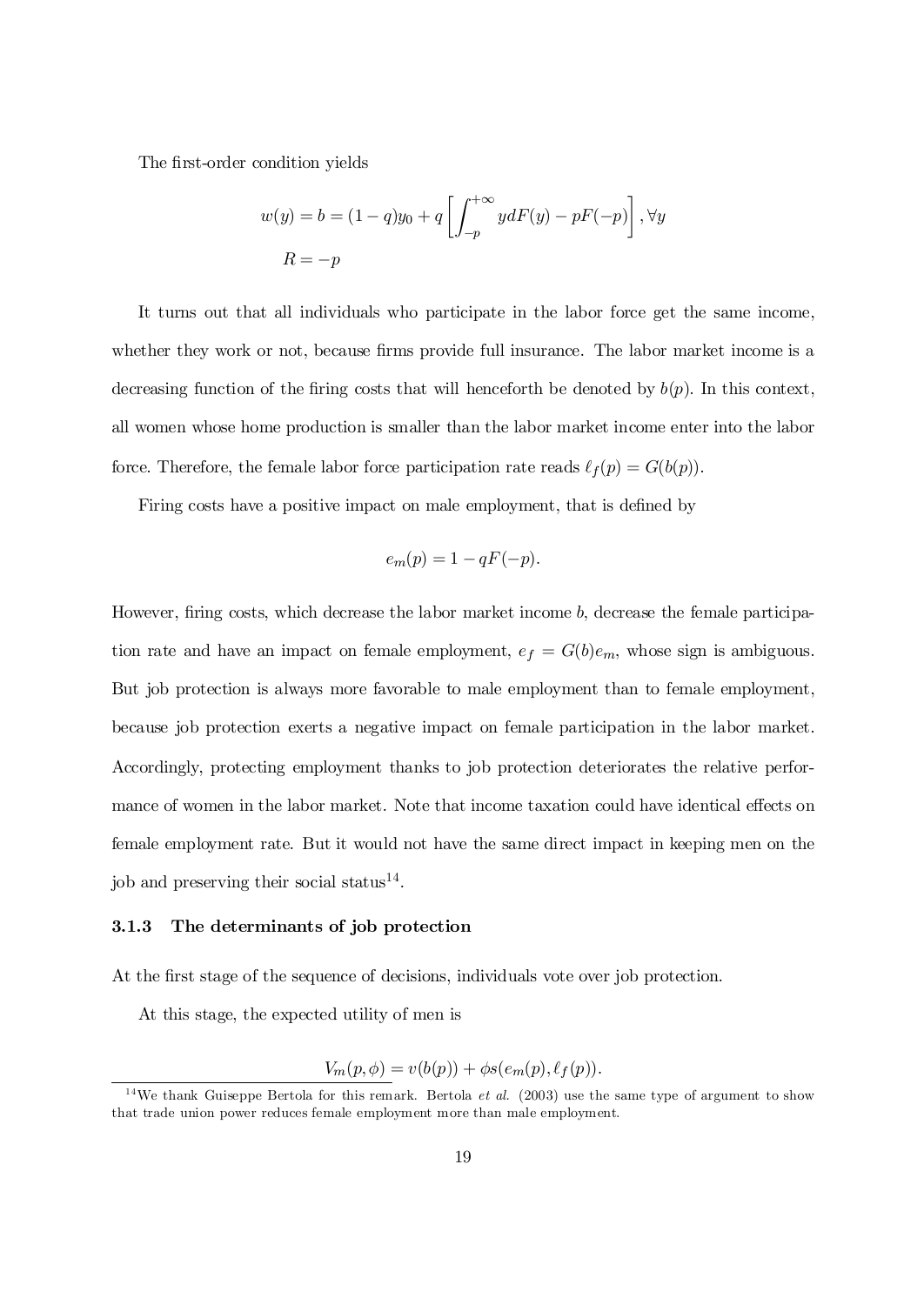Since women do not yet know their domestic productivity when they vote, their expected utility reads

$$
V_f(p,\phi) = G(b(p))v(b(p)) + \int_{b(p)}^{\infty} v(h)dG(h) + \phi s(e_m(p), \ell_f(p)).
$$

Knowing that the labor market income  $b$  decreases with firing costs, it appears immediately that both men and women want zero job protection if they have no concern for (or are opposed to) the male breadwinner values. However, as job protection exits females outside the labor force and favors male employment, individuals whose preference for the male breadwinner values is sufficiently strong support positive firing costs.

For the sake of simplicity, and without loss of generality, let us consider the case in which there are two types of individuals with respect to the preference for the male breadwinner conception. Namely, there are two values of  $\phi : \phi^- = 0$  and  $\phi^+ > 0$ . Moreover, let us assume that there is the same share of males and females with parameter  $\phi^+$ , denoted by  $\lambda$ . In this simple framework, four types of individuals vote: males with high  $\phi$ , males with low  $\phi$ , females with high  $\phi$  and females with low  $\phi$ .

The vote is represented by a probabilistic voting model (following Persson and Tabellini, 2000, chapter 3). In such a model, the outcome of the vote maximizes a weighted social welfare function. We consider the simple case in which the weight of each group hinges on its relative size only<sup>15</sup>. The outcome of the vote is the solution to the following program:

$$
\max_{p\geq 0} \lambda \left[ V_f(p, \phi^+) + V_m(p, \phi^+) \right] + (1 - \lambda) \left[ V_f(p, 0) + V_m(p, 0) \right]
$$

For an interior solution, the first-order condition reads

$$
\Psi(p,\lambda) \equiv b'(p)v'(b(p)) \left[1 + G(b(p))\right] + \phi^+ \lambda \frac{ds(e_m(p), \ell_f(p))}{dp} = 0
$$
  
where 
$$
\frac{ds(e_m(p), \ell_f(p))}{dp} = \frac{\partial s(e_m(p), \ell_f(p))}{\partial e_m} e'_m(p) + \frac{\partial s(e_m(p), \ell_f(p))}{\partial \ell_m} \ell_f'(p) > 0.
$$

 $15$ This assumption is satisfied if the ideological bias is represented by an additive term in the utility function and is distributed with a uniform distribution that is the same in all groups, see Perssons and Tabellini, 2000.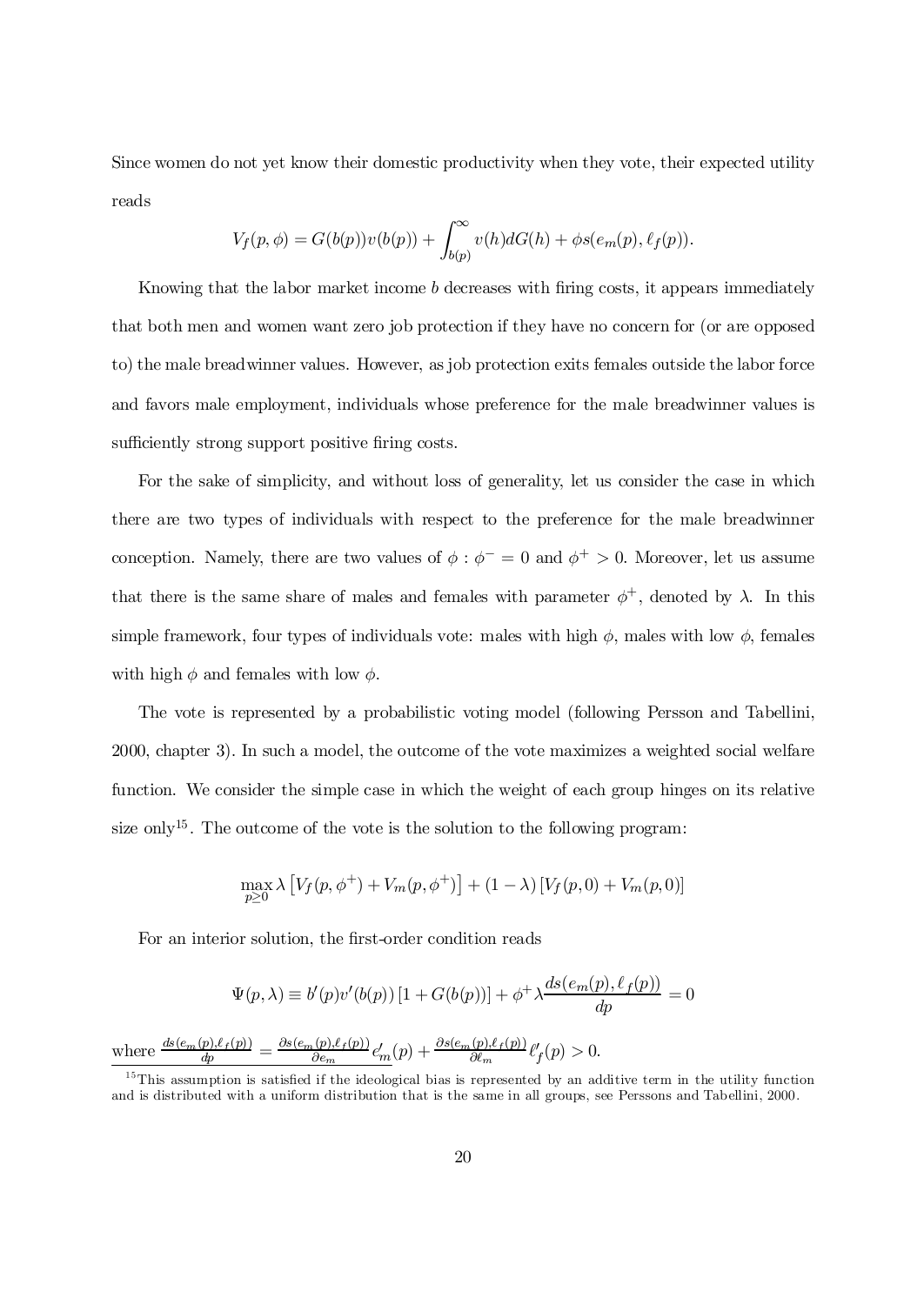

Figure 4: Effect of changes in the share of the male breadwinner supporters  $\lambda$  on female labor force participation rate and on job protection,  $\phi^+ = 2$ .

The first-order condition implicitly defines p as a function of  $\lambda$ . Since the second-order condition requires  $\frac{\partial \Psi(p,\lambda)}{\partial p}$  < 0, the sign of the derivative of p with respect to  $\lambda$  is the same as the sign of  $\frac{\partial \Psi(p,\lambda)}{\partial \lambda}$ , which is positive. Thus this model suggests that job protection legislation ought to be more stringent in countries in which a larger share of the population supports the male breadwinner value.

Figure 4 illustrates the impact of male breadwinner values on job protection and female labor force participation for specific functional forms and values of the parameters<sup>16</sup>. It shows that job protection is increased by the share of population that supports the male breadwinner values. The job protection hike entails a drop in the female labor force.

Our model also sheds light on the reaction of labor market institutions to changes in the economic environment. In many countries, job protection legislation has been reinforced during the seventies, when the intensity of job reallocation increased. In our model, this phenomenon can be represented by rises in the probability  $q$  of productivity shocks. As shown by Figure 5, workers vote for more job protection when there is more job instability. Moreover, this reaction is more pronounced when the share of population in support of the male breadwinner values

<sup>&</sup>lt;sup>16</sup>The functional forms are  $v(c) = \frac{c^{1-\alpha}}{1-\alpha}$  $\frac{e_3!-\alpha}{1-\alpha}$ ,  $s(e_m, \ell_f) = \frac{(e_m-\ell_f)!-\sigma}{1-\sigma}$  with  $\sigma = \alpha = 1.5$ . G and F are uniform over  $[-0.1, 0.2]$  and  $[-1, 1]$  respectively.  $y_0 = \int_{-\infty}^{+\infty} y dF(y)$ . The probability of productivity shocks, q amounts to 0.5. These values imply that the employment rate of men is equal to 75% and the participation rate of women amounts to 75% when  $\lambda = 0$ .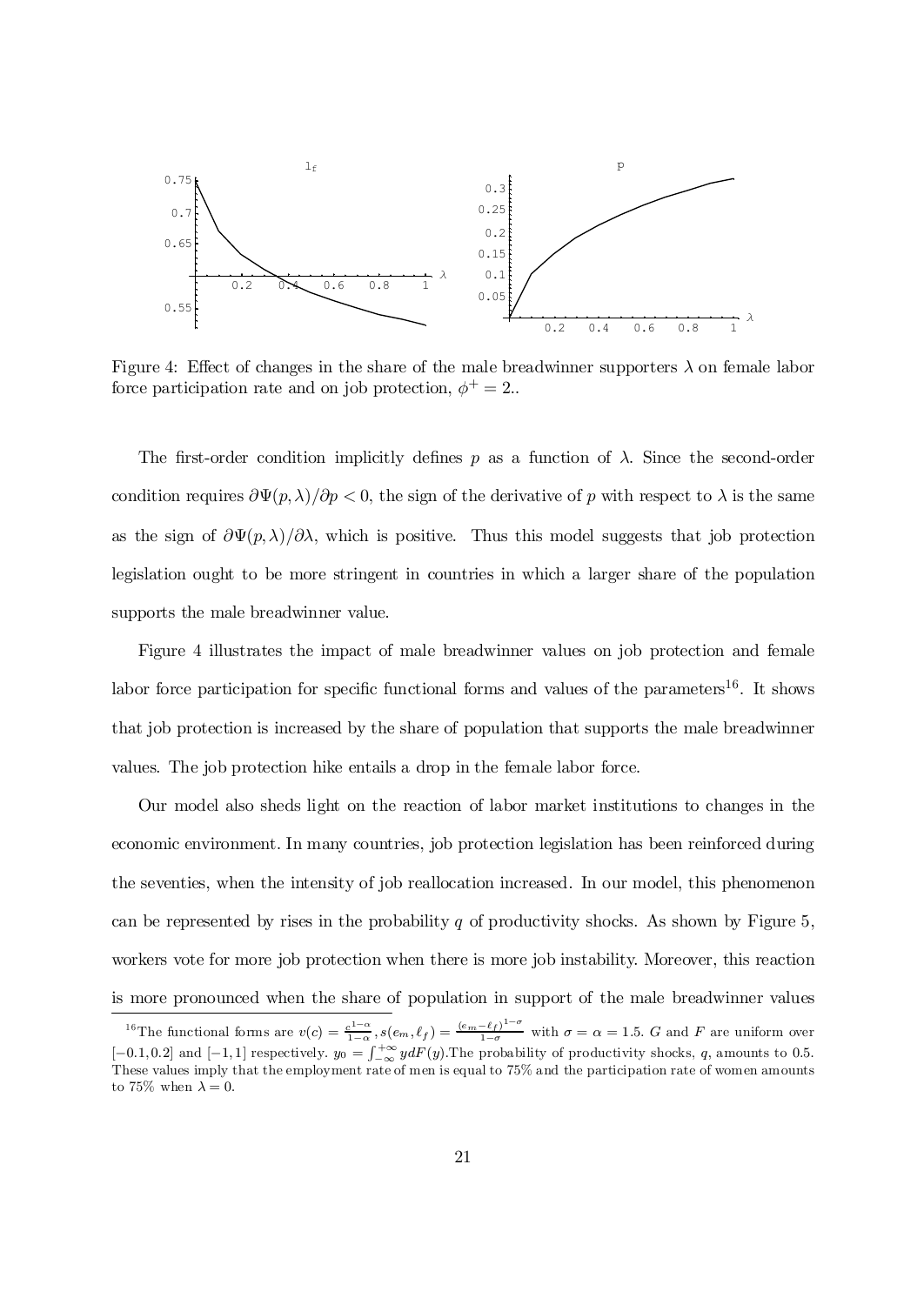

Figure 5: The effects of changes in the probability  $q$  of productivity shocks on job protection with low share (continuous line:  $\lambda = 0.1$ ) and high share (dotted line:  $\lambda = 0.9$ ) of individuals supportive of the male breadwinner model  $(\phi^+ = 2)$ .

is larger. This mechanism might explain why some economies with a large share of Catholics supportive of the male breadwinner values have increased job protection in the seventies, as shown in Appendix B.

#### 3.2 Empirical religious effects on job protection

The political economy research agenda has recently gained momentum in the theoretical labor market literature, especially concerning the employment protection legislation (Persson and Tabellini, 2000, Saint-Paul, 2001). Yet this literature still faces difficulties in explaining the heterogeneity in labor market institutions across countries. This section contributes to fill the gap by estimating the religious determinants of job security. To that end, we identify our previous theoretical indicator  $\phi$  describing the intensity of the concern for male breadwinner values with the religious affiliation, in lines with the evidence that emerges from the individual surveys. The estimations are run over the period 1970-2000 on the same 21 OECD countries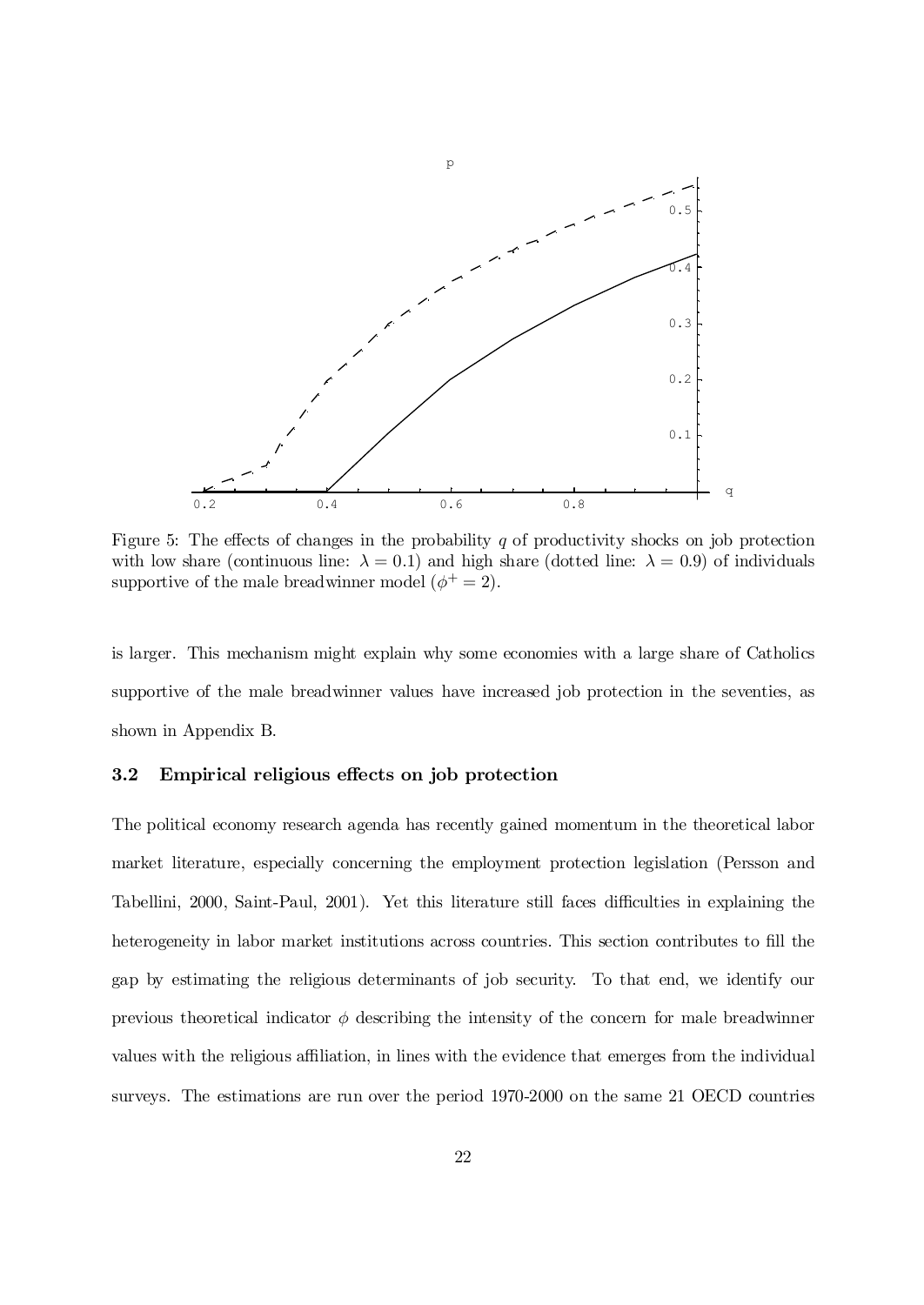used in the micro-econometric estimation with the exception of Greece.

We start by a brief description of the aggregate data. Concerning the job protection index, we use the Nickell et al. (2001) time-varying indicator which is an increasing measure of the legislation stringency. The full definition and evolution of this indicator is described in the Appendix. According to this index, the employment protection legislation has risen a lot in Catholic countries while it has remained quite stable in Protestant ones. The timing of this increase in the former countries is also insightful. Actually, the legislation rose and reached a maximum during the late sixties and the seventies precisely at a time when the economic environment – as proxied by the unemployment rate – started to worsen. This evolution pattern is quite consistent with the prediction of the model : when there are more job destructions, the male insiders are all the more prone to increase their employment protection that they are attached to male breadwinner values. Regarding the aggregate religious a¢liations in OECD countries, we use the World Christian Encyclopedia (WCE) of Barrett (1982) rather than the individual surveys in order to get more historical information. Actually, the WCE reports the international religious affiliation for the early 70's, the mid-late 75's, the mid-late 85's and the late 1990's. The analysis uses a breakdown into eight major categories: Catholics, Protestants, Orthodoxs, Muslims, Jews, Buddhists, other religions and non-religious people. Table 6 in the Appendix displays the share of each religious denomination in the OECD countries.

Our empirical investigation also controls for the traditional economic determinants provided by the political economy literature. According to Saint-Paul (2001), employment protection has mainly risen as an endogenous answer from labor demand shift induced by technological progress. To capture this feature at the aggregate level, we make use of the labor demand shift indicator constructed by Blanchard and Wolfers (2000). We also control for the lagged level and growth rate of GDP taken in US 1995 dollars values. Furthermore, Agell (2001) has claimed that the degree of openness gives rise to more uncertainty for households and could have fueled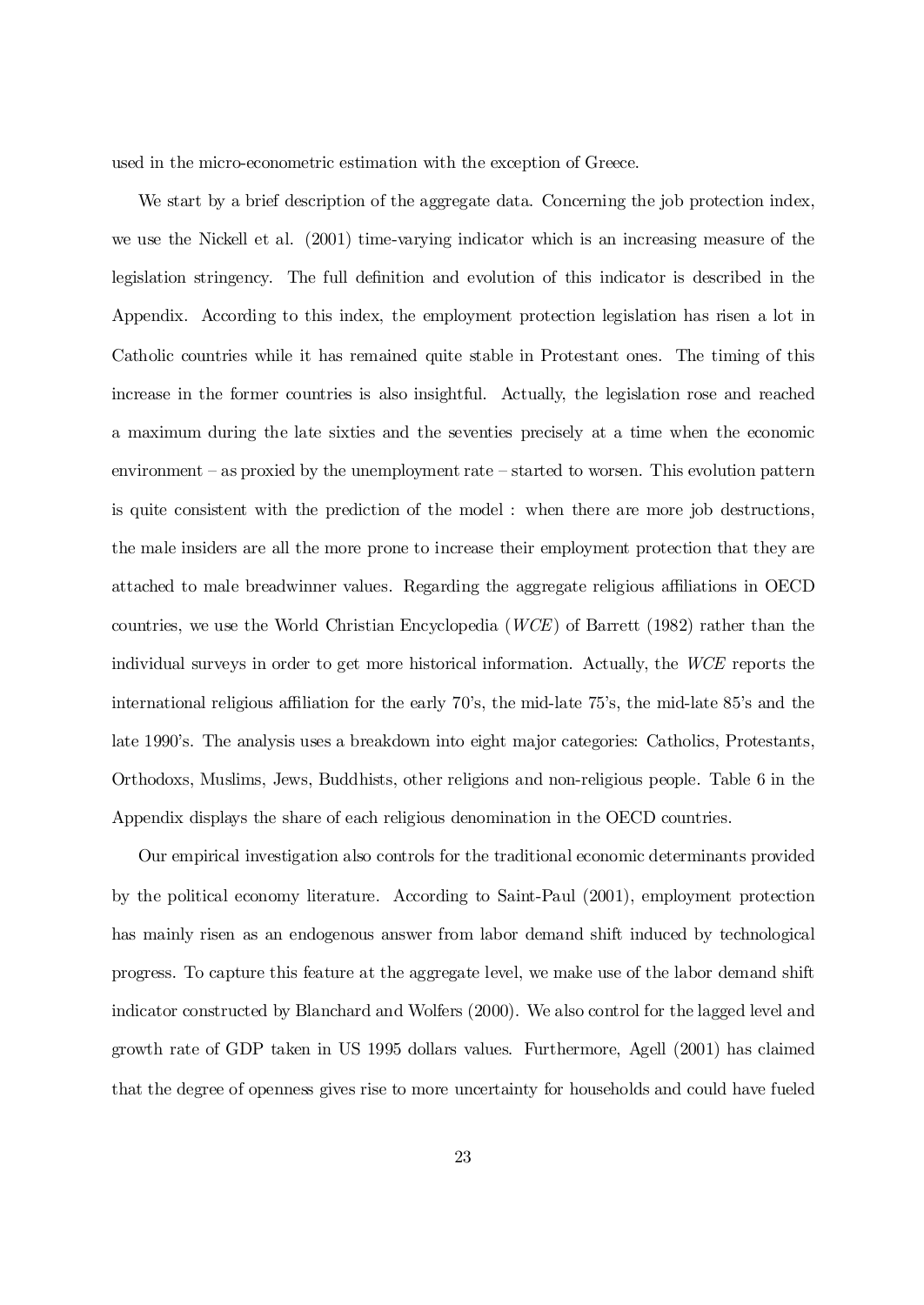their need for more insurance. Traditional country-fixed effects and time effects are taken into account.

The regressions are pooled cross-section time series over three periods: 1970, 1980 and 1990. The data for the dependent variable and the controls are ten years average. In order to cope with any endogeneity bias, we also provide regressions using past rather than current values of religion. For instance, the average level of employment protection over the 70's is explained by the religious a¢liations in the early 70's rather than its average value over the decay and so on. Henceforth, the share of Catholic people stands for the religious reference. Thus each estimated coefficient should be interpreted as the effect from the associated religion relative to Catholics.

Tab. 4 reports the GLS estimation of the determinants of employment protection. Column  $(1)$  indicates the estimation results when the current religious affiliations stand for the only control variables. The coefficients are fully consistent with the previous microeconomic estimations. Compared to Catholics, Protestants tend to decrease the level of employment protection while Muslims increase it. Orthodoxs, mainly represented in Greece, share the same effects as their Muslim counterparts. More importantly, these results remain statistically significant at  $1\%$  level whatever the inclusion of traditional controls in Column  $(2)$  or fixed effects in Column  $(3)$ . By contrast the share of Buddhists is scarcely statistically significant, the effect being captured by the Japan country dummy, and the sign of the coefficient associated with Jews changes across specifications, raising doubt about its interpretation.

Interestingly, the previous religious effects still hold when the employment protection legislation is explained by the lagged value of the various religious shares. Tab. 4 - Column (6) indicates the same opposition pattern between the positive impact of the share of Catholics, Muslims and Orthodoxs on this legislation compared to the Protestant and the non religious persons. Yet, the size of the coefficient estimates is decreased compared to the specification with current religion in Column  $(3)$ , suggesting an endogeneity bias in previous regression. But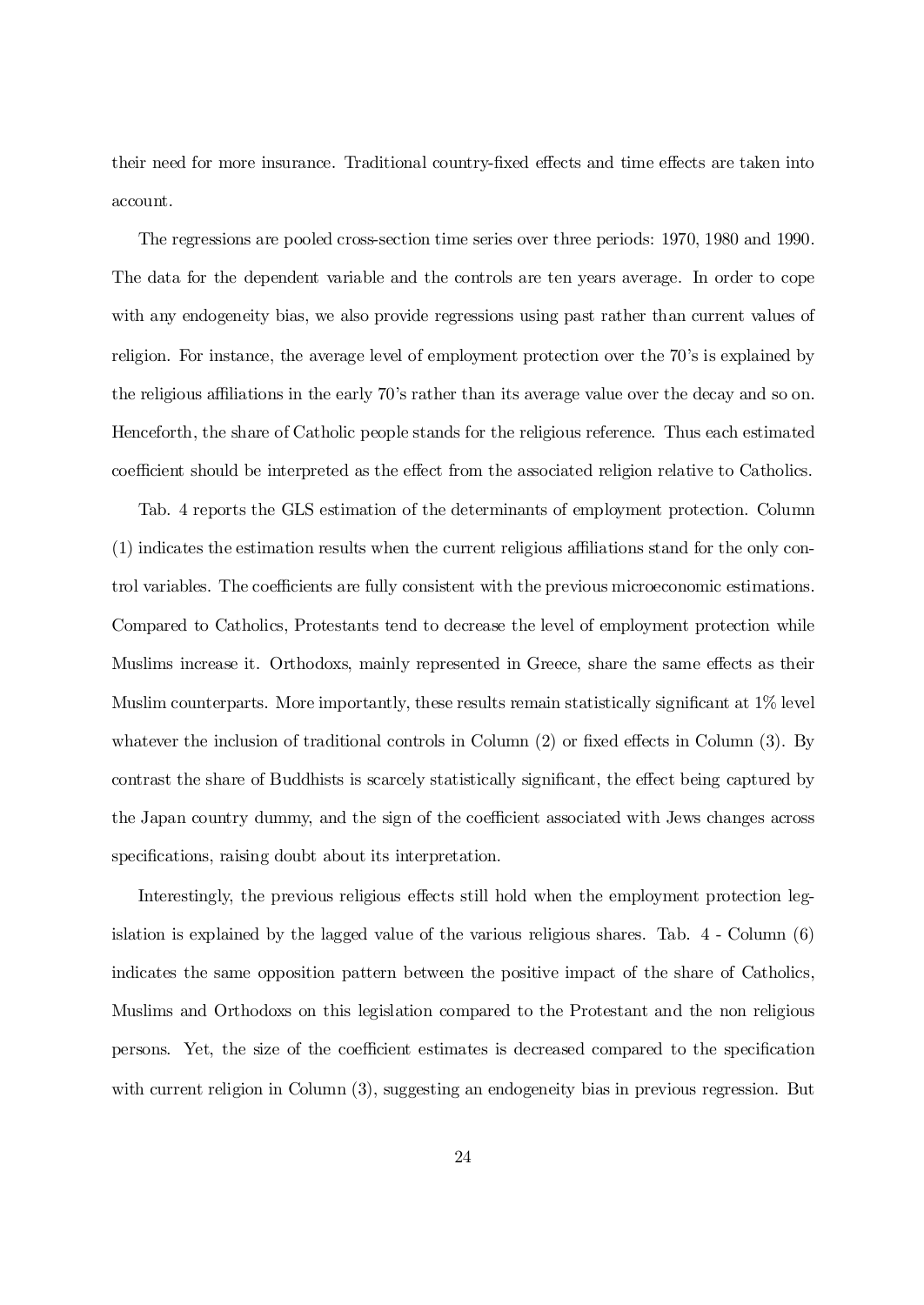remarkably enough, the religious effect highlighted on aggregate data remains statistically significant whatever the specification at stake and provides a picture fully consistent with the one derived from individual values. Religious affiliations thus turn out to have a significant impact on job protection legislation.

## 4 Conclusion

This article has probed into the religious underpinnings of job protection legislation. The stringency of this legislation in Mediterranean countries has long been recognized to have detrimental effects on women employment rates at the benefit of incumbent prime age males. But the new claim of this paper is that such an institution is largely shaped by male breadwinner values conveyed by the dominant religious denominations in these countries. We have first provided international micro-evidence that Catholics, Muslims and - to a lesser extent Orthodoxs and Buddhists- are more prone to support traditional gender division of work compared to Protestants, Jews and non religious people. The policy implications of such male breadwinner values have then been derived in a political economy model for job protection and have been successfully tested on OECD macro-estimations.

The link between religious values and labor market institutions outlined in this article may have far reaching positive and normative consequences. On the positive side, the negative impact of the Mediterranean religions on women employment rates could account for the low economic performance of these countries compared to their Anglo-Saxon and Scandinavian counterparts. On the normative side, such discrepancies in women employment rates give scope to potential reforms, as recommended by the Lisbon treatise. However, the fact that labor market institutions are shaped by religious values make their reform much less clear cut than the naive picture traditionally suggested by the economic literature. In particular, if our findings hide a potential gender conflict on the labor market, backing the political representation of women in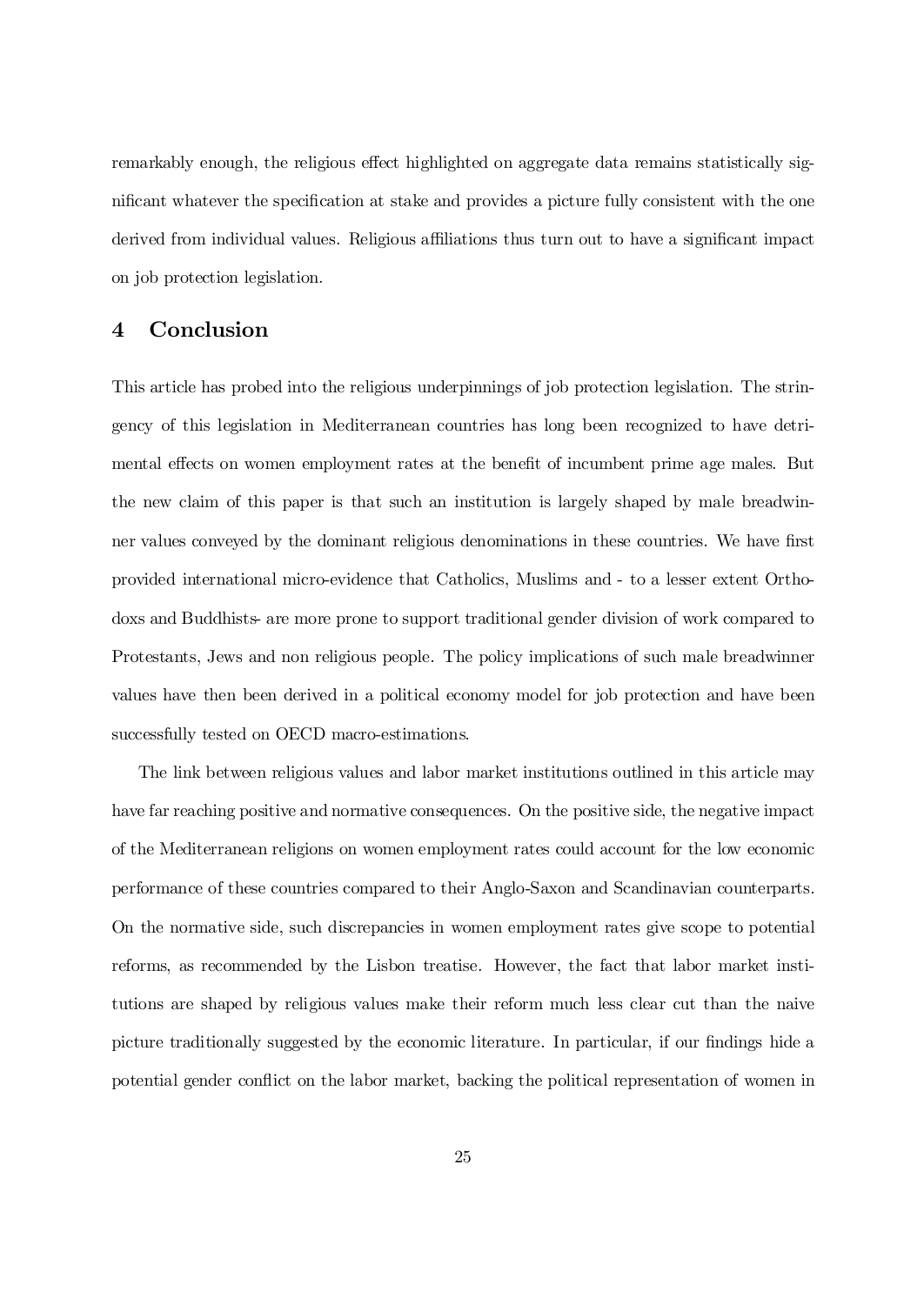| Variables          |                  | Current religious affiliation    |                          | Past religious affiliation   |                         |                      |  |
|--------------------|------------------|----------------------------------|--------------------------|------------------------------|-------------------------|----------------------|--|
|                    | (1)              | (2)                              | (3)                      | (4)                          | (5)                     | (6)                  |  |
| Catholic           |                  | Reference                        |                          |                              |                         |                      |  |
| $Protestant +$     | $-.006***$       | $-.003***$                       | $\text{-}.011^{***}$     | $-.004***$                   | ${\sim}002^{**}$        | $-.027***$           |  |
| Anglican           | (.001)           | (001)                            | (.002)                   | (.000)                       | (.001)                  | (.005)               |  |
| Orthodox           | ${.003}^{***}\;$ | $.004***$                        | $.144***$                | $.002^{***}$                 | $.004***$               | $.103***$            |  |
|                    | (.001)           | (.001)                           | (.029)                   | (.000)                       | (.001)                  | (.065)               |  |
| Muslim             | $.004***$        | $.005***$                        | $.358$ ***               | $.003^{***}\,$               | $.004^{***}$            | $.196***$            |  |
|                    | (.001)           | (.001)                           | (.047)                   | (.000)                       | (.001)                  | (.108)               |  |
|                    | $-.421***$       | $-.665***$                       | ${1.985}^{\ast\ast\ast}$ | $-.449***$                   | $-.642$ ***             | .644                 |  |
| ${\rm Jews}$       | (.057)           | (.059)                           | (.307)                   | (.036)                       | (.056)                  | (.766)               |  |
|                    | .000             | $-.002$                          | $-.011$                  | $.006***$                    | $-.000$                 | $-.038$              |  |
| <b>Buddhist</b>    | (.002)           | (.002)                           | (.021)                   | (.001)                       | (.002)                  | (.032)               |  |
|                    | $-.031$          | $-.076$                          | $-.086***$               | $-.099$ ***                  | $-.087$                 | $-.081***$           |  |
| Others             | (.025)           | (.022)                           | (.016)                   | (.012)                       | (.020)                  | (.025)               |  |
|                    |                  |                                  |                          |                              |                         |                      |  |
| No religion        | $.013\,$         | .007                             | $-.020***$               | $.018^{***}$                 | .008                    | $-.014***$           |  |
|                    | (.006)           | (.004)                           | (.002)                   | (.005)                       | (.007)                  | (.009)<br>$.006***$  |  |
| Openness           |                  | .000                             | $-.000$                  |                              | .000                    |                      |  |
|                    |                  | (.001)                           | (.000)                   |                              | (.000)                  | (.001)               |  |
|                    |                  | $.057\,$                         | .058                     |                              | .058                    | $.0525***$           |  |
| Labor demand Shift |                  | (.059)                           | (.039)                   |                              | (.039)                  | (.023)               |  |
|                    |                  | $-.006$                          | $-.011$                  |                              | .003                    | $-.034***$           |  |
| Gdp growth rate    |                  | (.002)                           | (.010)                   |                              | (.016)                  | (.009)               |  |
|                    |                  |                                  |                          |                              |                         |                      |  |
|                    |                  | $.231\sp{*}{\ast}{\ast}$         | $.171***$                |                              | .212                    | .205                 |  |
| $Gdp$ level $(h)$  |                  | (.036)                           | (.053)                   |                              | (.042)                  | (.083)               |  |
| Constant           | $1.560^{***}$    | $-4.460$ ***                     | $-8.229$                 | $\left. 1.541\right. ^{***}$ | $\textbf{-3.991}^{***}$ | $-3.534***$          |  |
|                    | (.105)           | (.993)                           | (2.254)                  | (.077)                       | (1.127)                 | (2.273)              |  |
| Fixed effects      | $\rm No$         | N <sub>o</sub>                   | $\mathrm{Yes}^{***}$     | N <sub>o</sub>               | $\rm No$                | $\mathsf{Yes}^{***}$ |  |
| Time effects       |                  | $\underline{\mathrm{Yes}}^{***}$ |                          |                              |                         |                      |  |
| Nb observ.         | 66               |                                  |                          |                              |                         |                      |  |

Table 4: GLS estimation of employment protection determinants in OECD countries (1970-2000)

GLS estimation with heteroskedastic standard errors. \*\*\*:  $1\%$ , \*\*:  $5\%$ , \*:10%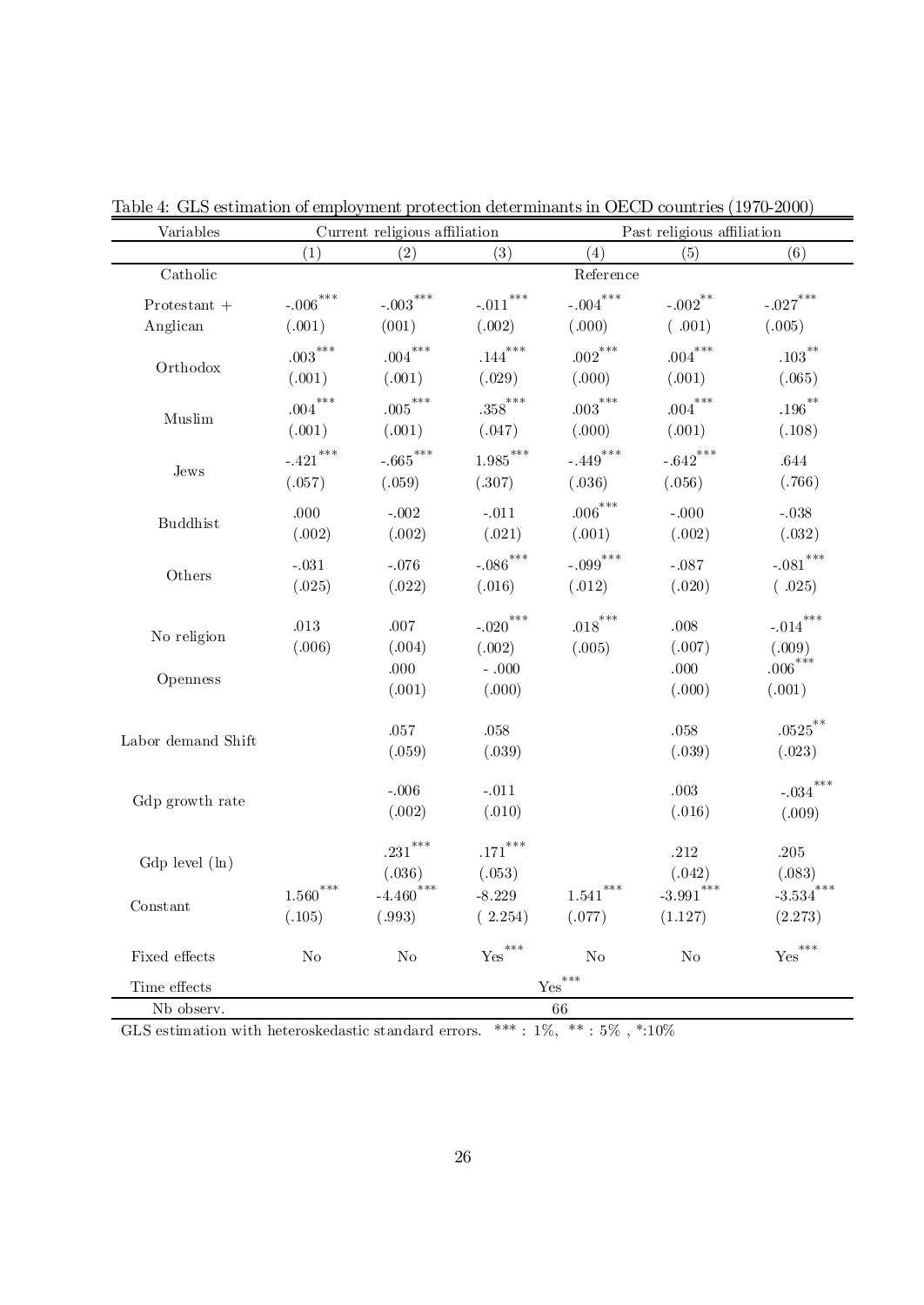Mediterranean countries would be the first *pere quesite* to be able to implement labor market reforms.

## 5 Appendix

#### 5.1 Data

 $\bullet$  Individual data

Table 5 reports the main individual characteristics of the respondents in the WVS and the ISSP surveys. The characteristics are quite similar across the two samples. The ordering in the distribution of religious affiliation is equivalent, with a prominence of Catholic, Protestant and unaffiliated people in the OECD sample. The variable "Age" is expressed in age. The variable "Education" is the age at which the respondent completed her highest education. The variable "Income" derives from the question : "Here is a scale of incomes. We would like to know in what group your household is, counting all wages, salaries, pensions and other income that come in". The variable is ranked into deciles. We constructed three categories : low income (1th-3th deciles), mean income (4th-6th) and high income (7th-10th).

| Variables                 | <b>WVS</b> |           |          | <b>ISSP</b> |        |           |                |     |
|---------------------------|------------|-----------|----------|-------------|--------|-----------|----------------|-----|
|                           | Mean       | Std. Dev. | Min      | Max         | Mean   | Std. Dev. | Min            | Max |
| men                       | 0.481      | 0.5       | $\theta$ | 1           | 0.469  | 0.499     | $\theta$       | 1   |
| age                       | 42.807     | 17.278    | 18       | 92          | 46.228 | 17.332    | 16             | 95  |
| age education             | 17.317     | 3.582     | 9        | 39          | 11.845 | 3.885     | 1              | 50  |
| low-income                | 0.426      | 0.494     | $\theta$ | 1           | 0.418  | 0.493     | $\theta$       | 1   |
| mid-income                | 0.236      | 0.498     | $\theta$ | 1           | 0.485  | 0.5       | $\theta$       | 1   |
| up-income                 | 0.339      | 0.473     | $\theta$ | 1           | 0.097  | 0.296     | $\theta$       | 1   |
| Catholics                 | 0.413      | 0.492     | $\theta$ | 1           | 0.379  | 0.485     | $\theta$       |     |
| Protestants               | 0.322      | 0.467     | $\theta$ | 1           | 0.289  | 0.453     | $\theta$       | 1   |
| Muslims                   | 0.043      | 0.202     | $\theta$ | 1           | 0.003  | 0.051     | $\theta$       | 1   |
| Jews.                     | 0.005      | 0.074     | $\theta$ | 1           | 0.002  | 0.043     | $\theta$       | 1   |
| <b>Buddhists</b>          | 0.025      | 0.155     | $\theta$ | 1           | 0.02   | 0.139     | $\theta$       | 1   |
| Others                    | 0.025      | 0.155     | $\theta$ | 1           | 0.032  | 0.175     | $\theta$       | 1   |
| religion<br>$\mathbf{no}$ | 0.168      | 0.374     | $\theta$ |             | 0.268  | 0.443     | $\overline{0}$ |     |

Table 5: Summary statistics of WVS and ISSP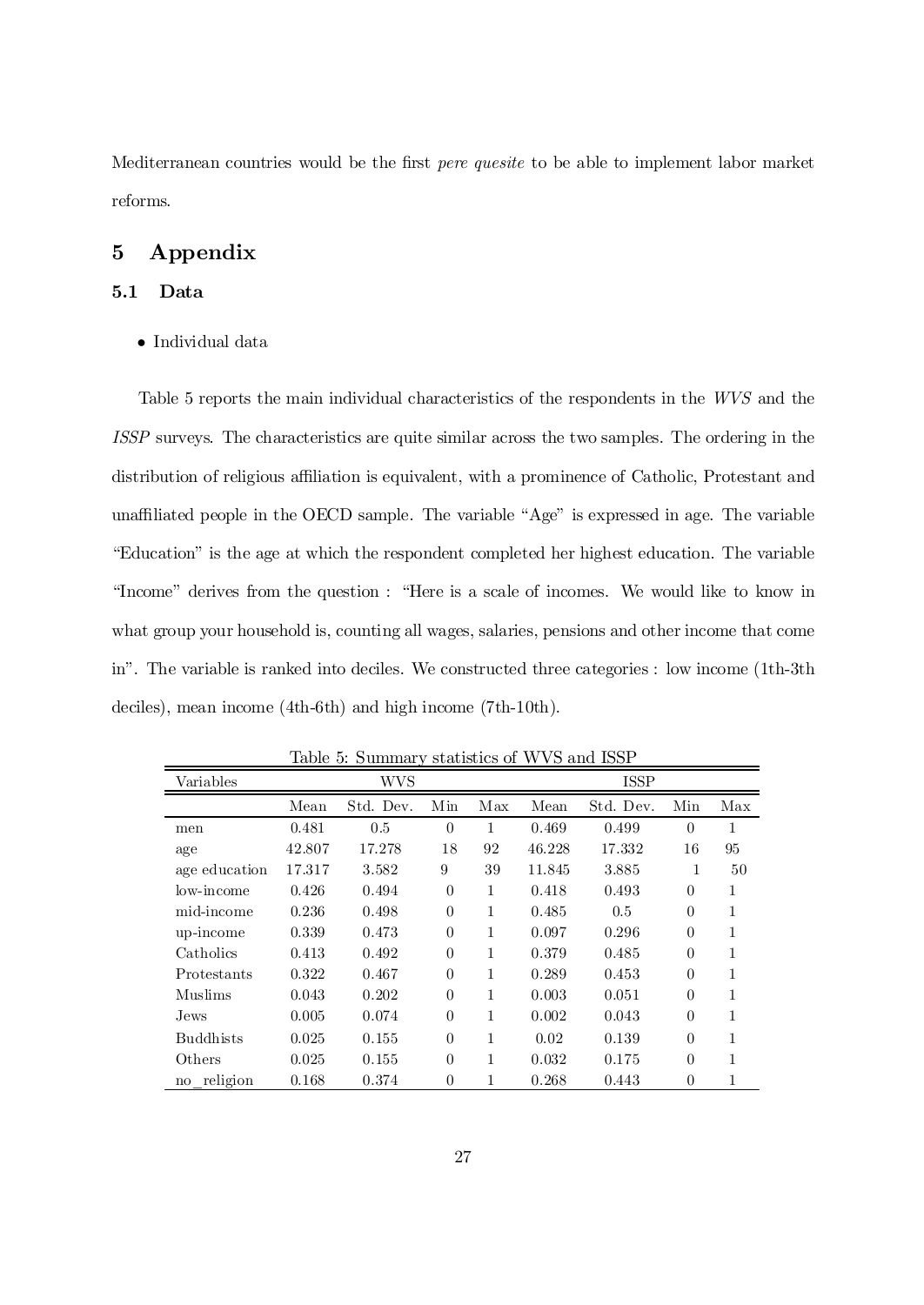- $\bullet$  Aggregate data
- Religious affiliation :

Tab. 6 reports the average religious distribution by country in the World Christian encyclopedia (WCE). The religious a¢liation distribution closely matched the one obtained in the WVS and ISSP surveys.

|                |           |                |                  | Muslims<br>Orthodoxs<br>Jews |                | <b>Buddhists</b> | Other          | No r     |
|----------------|-----------|----------------|------------------|------------------------------|----------------|------------------|----------------|----------|
| Country        | Catholics | Protestants    |                  |                              |                | Hindu            | affiliations   | affili   |
| Australia      | 29.6      | 52.5           | 3                | 0.5                          | $\theta$       | $\Omega$         | 1.5            | 14.9     |
| Austria        | 88.8      | $6.2\,$        | 0.8              | 0.1                          | 0.6            | $\theta$         | $0.8\,$        | 2.7      |
| Belgium        | 90        | $\cdot$ 4      | 0.4              | 0.4                          | 1.1            | $\theta$         | $0.2\,$        | $7.5\,$  |
| Canada         | 46.6      | 38.5           | 2.8              | 1.4                          | $.6\,$         | $\mathbf{1}$     | $3.8\,$        | $5.3\,$  |
| Denmark        | $.6\,$    | 95.1           | $\theta$         | 0.2                          | $\theta$ .     | $\theta$ .       | 0.6            | 3.5      |
| Finland        | $\cdot$ 1 | 92.5           | 1.1              | $\theta$                     | $\overline{0}$ | $\overline{0}$   | 0.8            | $5.5\,$  |
| France         | 76.4      | $\overline{2}$ | $0.8\,$          | 1.1                          | 3              | 0.               | 1.1            | 15.6     |
| Germany        | 43.9      | 46.7           | 0.8              | 0.1                          | $\overline{0}$ | $\Omega$         | 3.9            | 4.6      |
| Greece         | 0.4       | 0.1            | 97.6             | $\theta$                     | 1.5            | $\Omega$         | $0.2\,$        | $0.2\,$  |
| Ireland        | 95.3      | 3.7            | $\boldsymbol{0}$ | 0.1                          | $\theta$       | $\overline{0}$   | $0.6\,$        | 0.3      |
| Italy          | 83.2      | $0.4\,$        | 0.1              | $\theta$                     | $1.2\,$        | $\Omega$         | $\theta$       | 15.1     |
| Japan          | $\theta$  | $\overline{0}$ | $\theta$         | $\theta$                     | $\overline{0}$ | 82               | 8              | 10       |
| Netherlands    | 42.6      | 41.8           | $\boldsymbol{0}$ | 0.2                          | 1              | $\Omega$         | 2.3            | 12.1     |
| Norway         | .3        | 97.7           | $\boldsymbol{0}$ | $\Omega$                     | $\theta$       | $\Omega$         | $.3\,$         | 1.7      |
| Portugal       | 94.1      | 0.8            | $\boldsymbol{0}$ | $\Omega$                     | $\theta$       | $\theta$         | $0.5\,$        | 4.6      |
| Spain          | 96.9      | 0.1            | $\theta$         | $\theta$                     | $\overline{0}$ | $\theta$         | 0.1            | 2.9      |
| Sweden         | 1.4       | 67.6           | 1.1              | 0.3                          | $\overline{0}$ | $\theta$         | .9             | 28.7     |
| Switzerland    | 52.8      | 42.9           | $\theta$         | $0.3\,$                      | 0.4            | $\overline{0}$   | 1.7            | 1.9      |
| Turkey         | $0.5\,$   | $\theta$       | $\theta$         | $\theta$                     | 99.2           | $\theta$         | $0.3\,$        | $\theta$ |
| United Kingdom | 13.1      | 71.8           | $\boldsymbol{0}$ | $0.8\,$                      | 1.4            | $\theta$         | 4.1            | 8.8      |
| United States  | $30\,$    | $59.3\,$       | $\theta$         | 3.2                          | 0.8            | $\overline{0}$   | $\overline{0}$ | 6.7      |

Table 6: Religious denomination by country in the World Christian encyclopedia

- Gross domestic product: in 1995 US dollars. Source OECD : http://www.oecd.org

- Openness : external exposure computed as the total share of international trade (exports + imports) in output. Source OECD : http://www.oecd.org

- Labor demand shift: negative of the log of the labor share constructed by Blanchard and Wolfers (2000).

- Employment protection: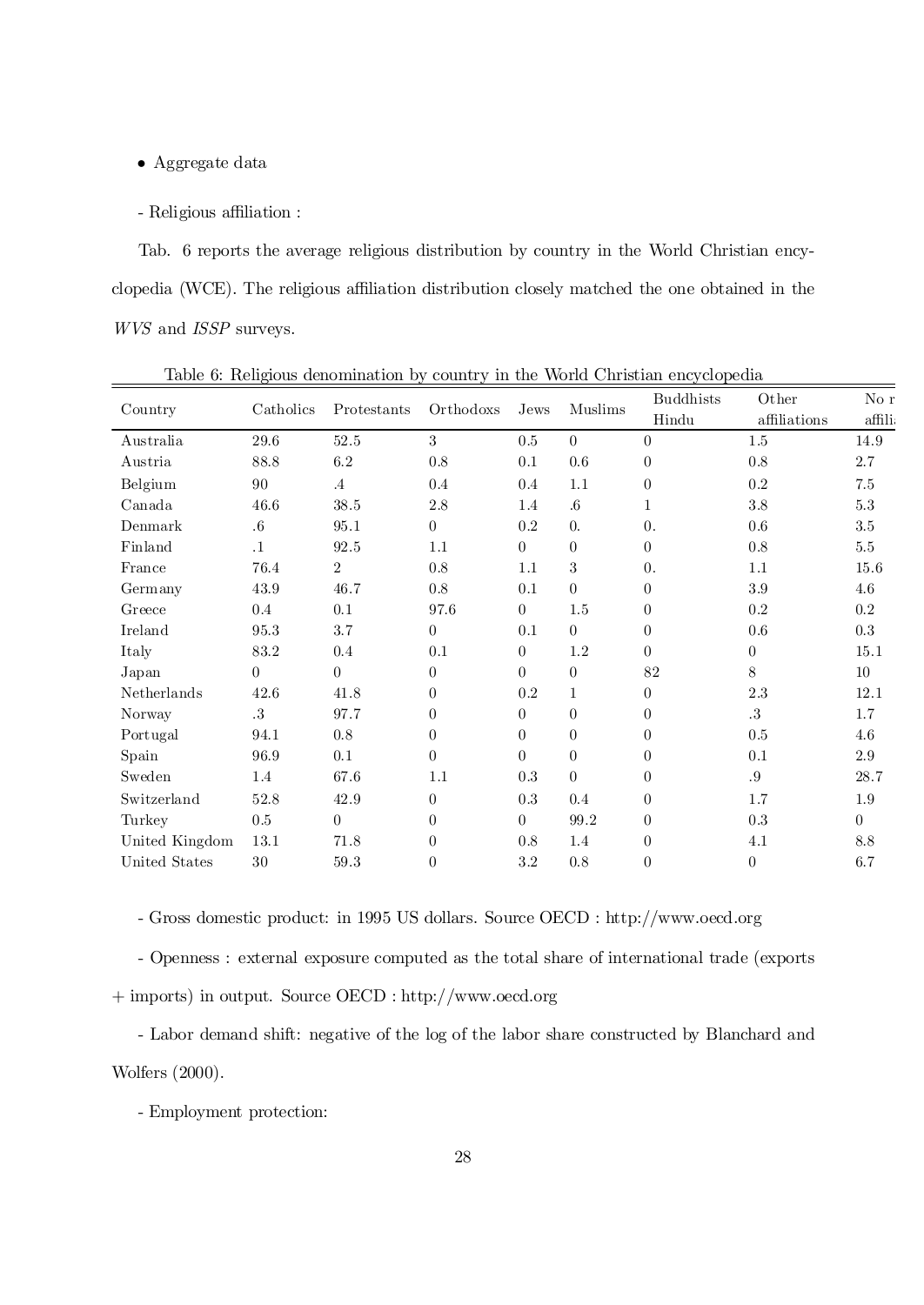This a yearly time varying index constructed by Nickell et al. (2001) on the basis of Blanchard and Wolfers (2000) and OECD measures. The indicator encompasses different employment protection dimensions : procedural inconvenience, notice period and severance pay. It covers both temporary and regular contracts. The index lies in the interval [0,2] increasing with employment protection strictness.

### - Employment protection

We use the yearly time varying index constructed by Nickell et al. (2001) on the basis of Blanchard and Wolfers (2000) and OECD measures. The indicator encompasses different employment protection dimensions : procedural inconvenience, notice period and severance pay. It covers both temporary and regular contracts. The index lies in the interval [0,2] increasing with employment protection strictness.

Interestingly, the employment protection index (ep) seems to have mainly risen with the tightening of the labor market in the 1970's - measured by the unemployment rate - in Catholic countries. The pictures below document this evolution pattern.





ii) Mediterranean Europe: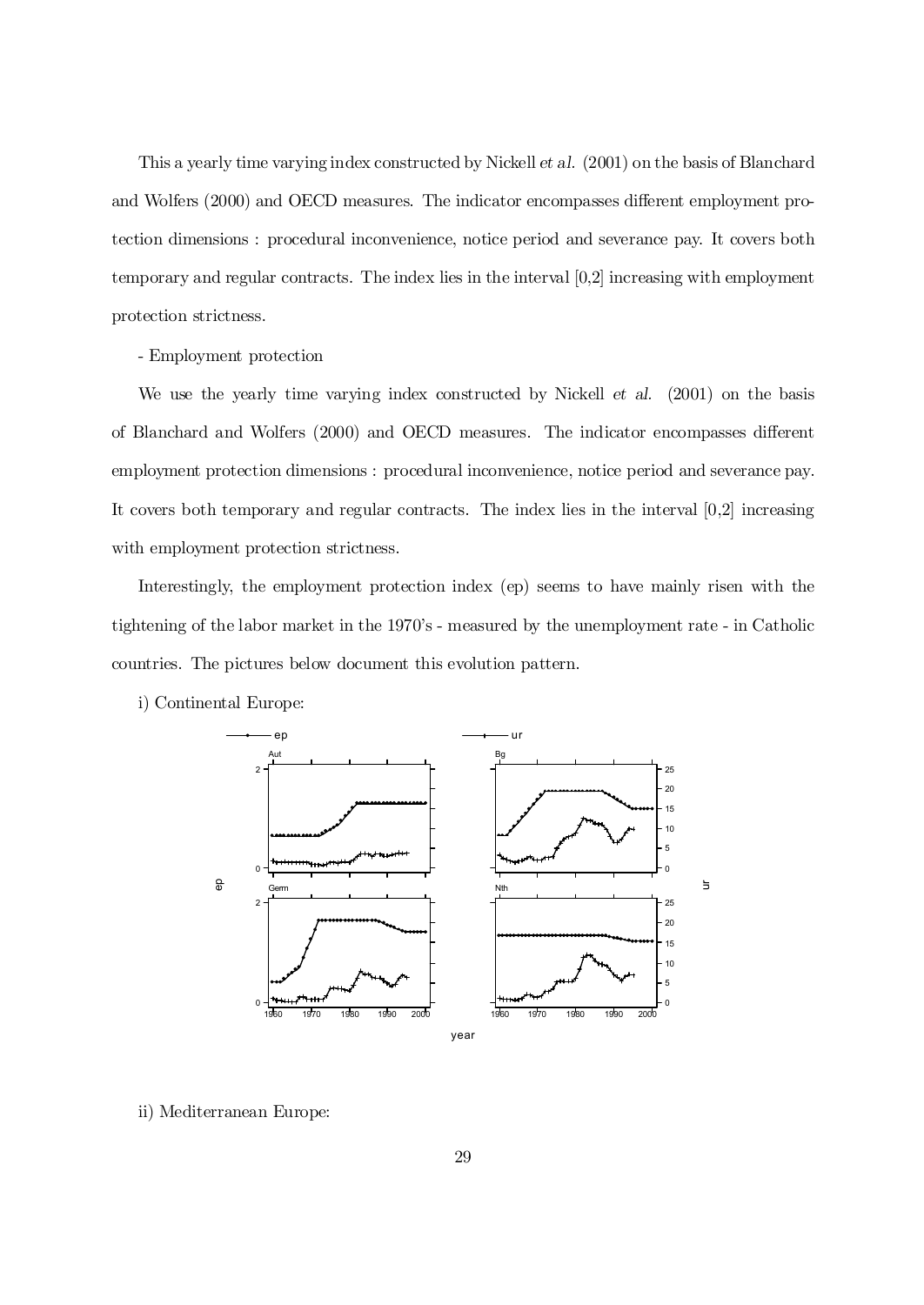

iii) Anglo-Saxon countries:



iv) Scandinavian countries: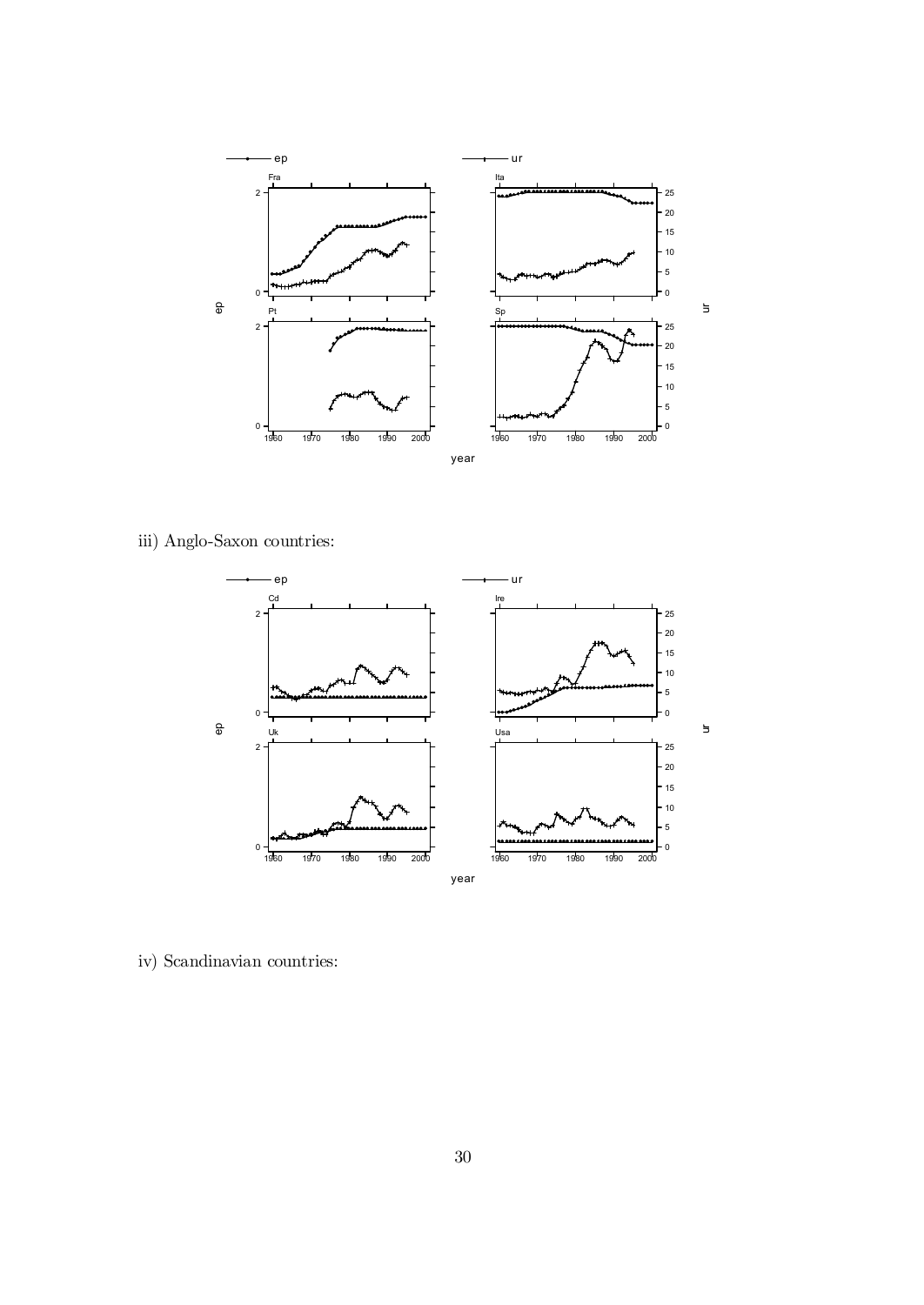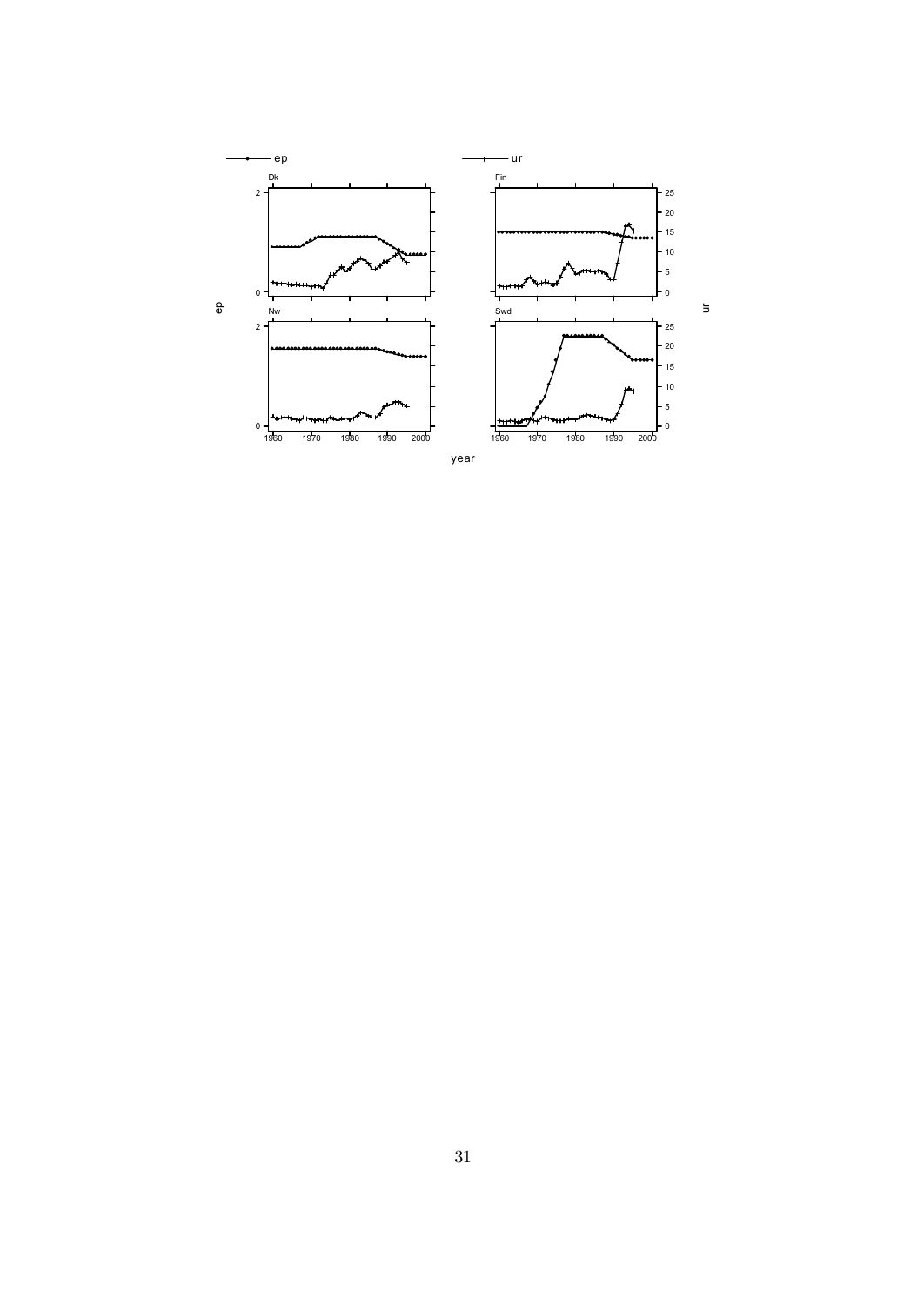| Table 7: Religious effects on individual family values |                                                                                    |                      |                                        |  |  |
|--------------------------------------------------------|------------------------------------------------------------------------------------|----------------------|----------------------------------------|--|--|
|                                                        | If a woman earns more                                                              | Man's job is to earn | Being a housewife is just              |  |  |
|                                                        | money than her husband,                                                            |                      | as fulfilling as working               |  |  |
|                                                        | it will cause a problem $(WVS)$                                                    | is family $(ISSP)$   | for pay $(WVS)$                        |  |  |
| Catholic                                               | Reference                                                                          | Reference            | Refence                                |  |  |
| $Protestant +$                                         | $.09***$                                                                           | $.05***$             | $\mathbf{.10}^{***}$                   |  |  |
| Anglican                                               | (.04)                                                                              | (02)                 | (02)                                   |  |  |
| Muslim                                                 | $-.02$                                                                             | $-.26$               | ***<br>$-.99$                          |  |  |
|                                                        | (.13)                                                                              | (.10)                | (.18)                                  |  |  |
|                                                        | .06                                                                                | .16                  | $.14\,$                                |  |  |
| Jews                                                   | (.17)                                                                              | (.11)                | (.18)                                  |  |  |
|                                                        | $-.12$                                                                             | $.22^{***}$          | $* *$<br>.19                           |  |  |
| <b>Buddhist</b>                                        | (.09)                                                                              | (.05)                | (.06)                                  |  |  |
|                                                        | $-.07$                                                                             | $-.07$               | $-.08$                                 |  |  |
| Others                                                 | (.07)                                                                              | (.05)                | (.05)                                  |  |  |
|                                                        | $-.00$                                                                             | $.22$ ***            | $\overline{.33}^{***}$                 |  |  |
| No religion                                            | (.04)                                                                              | (.02)                | (.02)                                  |  |  |
| Controls                                               | ***<br>Yes                                                                         | $***$<br>Yes         | ***<br>Yes                             |  |  |
| Fixed effects                                          | $\mathop{\mathrm{Yes}}\nolimits^{***}$                                             | ${\rm Yes}^{***}$    | $\mathop{\mathrm{Yes}}\nolimits^{***}$ |  |  |
| Adj- $R^2$                                             | .05                                                                                | .03                  | .08                                    |  |  |
| Nb of informations                                     | 8014                                                                               | 25892                | 16831                                  |  |  |
|                                                        | A negative sign increases the likelihood that individuals agree with the statement |                      |                                        |  |  |
| ***: $1\%,$ **: $5\%,$ *: $10\%$                       |                                                                                    |                      |                                        |  |  |

## 5.2 Estimation results on gender role values

## References

- [1] Agell, J., 2001, "On the determinants of labor market institutions : Rent seeking versus Social Insurance", CESifo working paper.
- [2] Barrett, D.B, 1982, World Christian Encyclopedia, Oxford University Press.
- [3] Barro, R.J and McCleary, R., 2002, "Religion and Political Economy in an International Panel", Harvard working paper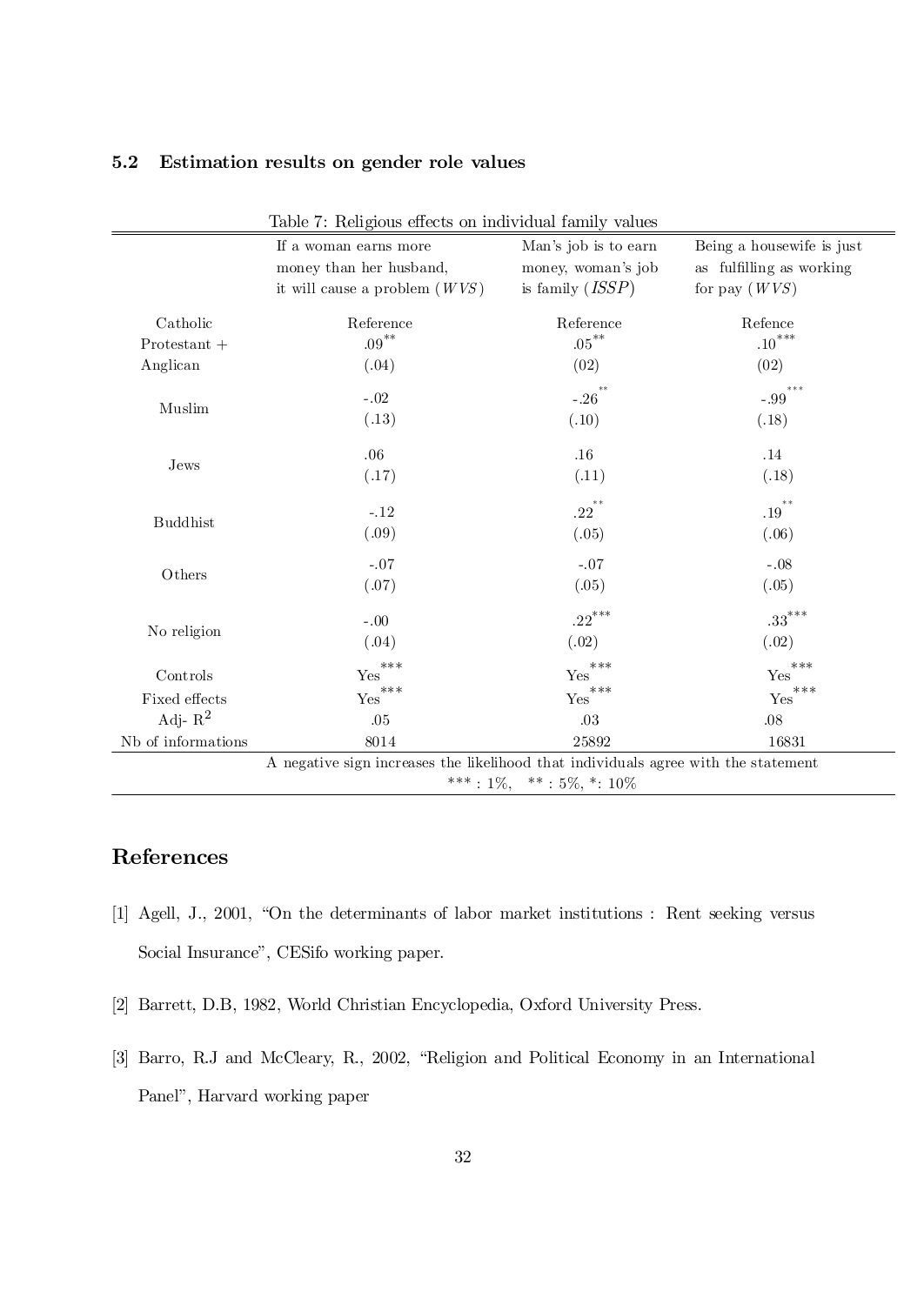- [4] Barro, R.J and Lee, J.W, 2001, "International data on Educational Attainment : Updates and Implications", Oxford Economic Papers, pp. 541-563.
- [5] Bertola, G., Blau, F. and Kahn, 2003, "Labor market institutions and Demographic employment patterns", IUF working paper.
- [6] Blanchard, O. and Wolfers, J., 2000, "The role of Shocks and Institutions in the rise of European Unemployment: The Aggregate Evidence", Economic Journal, vol 110, pp. 1-33.
- [7] Blundell, R. and MaCurdy, T. , 1999, "Labor supply : A review of alternative approaches", in Ashenfelter, O.and Card. D (eds), Handbook of Labor Economics, Elsevier Science Publisher, vol 3A, Chap 27.
- [8] Boeri, T., Conde-Ruiz, I. and Galasso, V., 2003, "Protecting against labor market risk : Employment protection or Unemployment benefits?", IZA DP n°834.
- [9] Duby, C. and Perrot, M., 1998, L'histoire des femmes en Occident, Flammarion.
- [10] Esping-Andersen, G., 1990, The Three Worlds of Welfare Capitalism, Cambridge.
- [11] Esping-Andersen, G., 1999, Social Foundations of Postindustrial Economies, Oxford.
- [12] Fogli, A., 2000, "Endogeneous Market Rigidities and Family ties", New York University working paper
- [13] Guiso, L., Sapienza, P., Zingales, L., 2003, "People's opium? Religion and economic attitudes", Journal of Monetary Economics, pp. 225-282.
- [14] Freeman, R.B, 1986, Who escapes? The relation of churchgoing and other background factors to the socioeconomic performance of black male youths from inner-city tracts. The Black Youth Employment Crisis. Chicago Press, pp. 353-376.